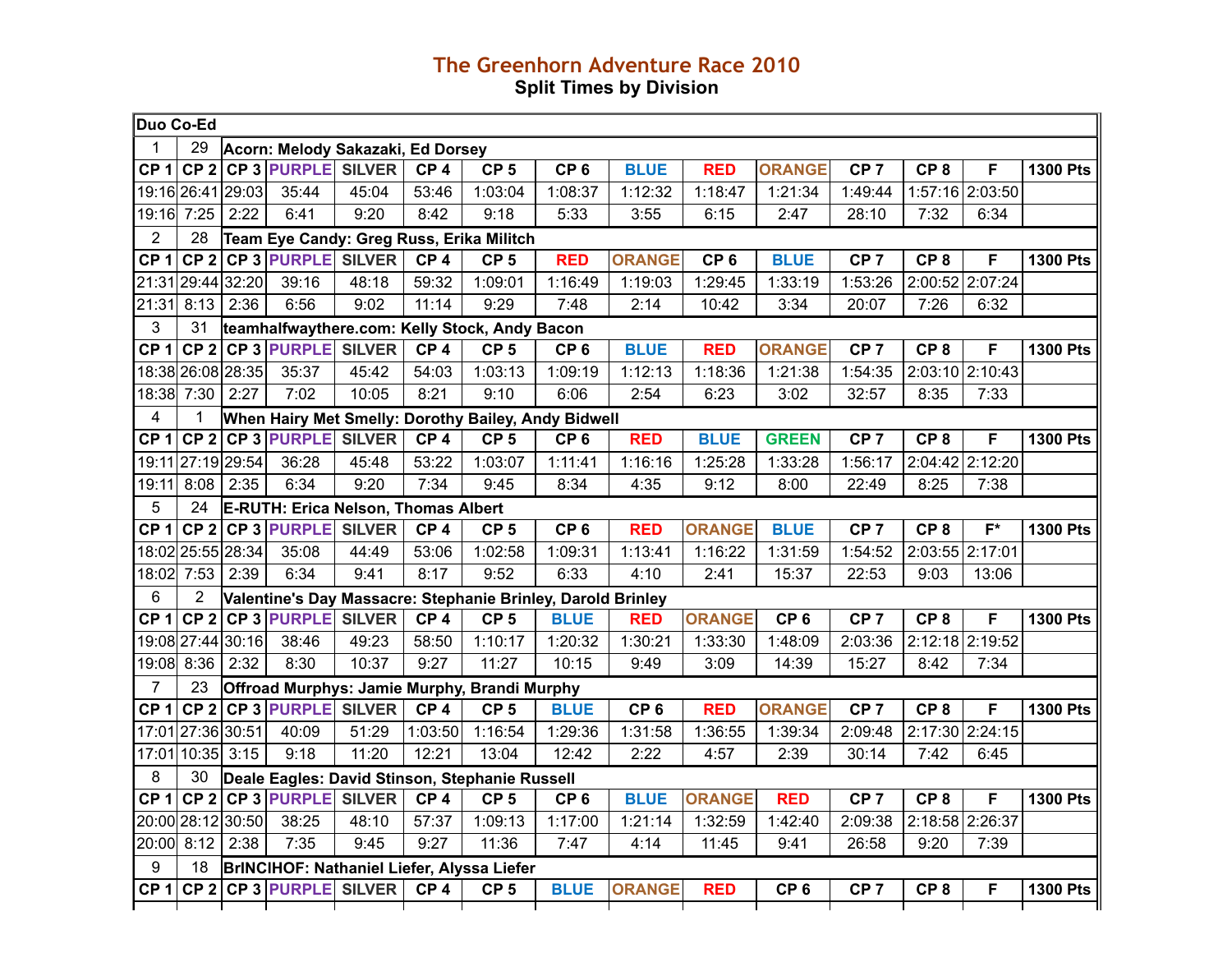|                 | 19:29 27:52 30:40 |      | 38:05                                            | 47:57           | 56:37           | 1:07:06                                          | 1:20:17         | 1:32:43       | 1:40:33         | 1:48:05      | 2:07:18 2:18:15 2:27:06 |                 |                 |                 |
|-----------------|-------------------|------|--------------------------------------------------|-----------------|-----------------|--------------------------------------------------|-----------------|---------------|-----------------|--------------|-------------------------|-----------------|-----------------|-----------------|
|                 | 19:29 8:23 2:48   |      | 7:25                                             | 9:52            | 8:40            | 10:29                                            | 13:11           | 12:26         | 7:50            | 7:32         | 19:13                   | 10:57           | 8:51            |                 |
| 10              | $\overline{7}$    |      |                                                  |                 |                 | Rocks in our Socks: Lesley Edge, William Edge    |                 |               |                 |              |                         |                 |                 |                 |
|                 |                   |      | CP 1 CP 2 CP 3 PURPLE SILVER                     |                 | CP <sub>4</sub> | CP <sub>5</sub>                                  | CP <sub>6</sub> | <b>RED</b>    | <b>ORANGE</b>   | <b>BLUE</b>  | CP <sub>7</sub>         | CP <sub>8</sub> | F               | <b>1300 Pts</b> |
|                 | 18:26 28:50 31:40 |      | 41:16                                            | 52:21           | 1:03:18         | 1:17:57                                          | 1:26:30         | 1:31:58       | 1:34:46         | 1:54:56      | 2:16:05                 | 2:23:34         | 2:29:44         |                 |
|                 | 18:26 10:24 2:50  |      | 9:36                                             | 11:05           | 10:57           | 14:39                                            | 8:33            | 5:28          | 2:48            | 20:10        | 21:09                   | 7:29            | 6:10            |                 |
| 11              | 9                 |      |                                                  |                 |                 | swapping spouses: Natalie Gergler, Aaron Rogers  |                 |               |                 |              |                         |                 |                 |                 |
| CP <sub>1</sub> |                   |      | CP 2 CP 3 PURPLE SILVER                          |                 | CP <sub>4</sub> | CP <sub>5</sub>                                  | CP <sub>6</sub> | <b>BLUE</b>   | <b>RED</b>      | <b>GREEN</b> | CP <sub>7</sub>         | CP <sub>8</sub> | F               | <b>1300 Pts</b> |
|                 | 19:56 28:27 31:18 |      | 40:14                                            | 51:14           | 1:01:09         | 1:12:35                                          | 1:19:01         | 1:23:42       | 1:31:23         | 1:49:15      | 2:13:33                 | 2:22:37         | 2:30:19         |                 |
| 19:56 8:31      |                   | 2:51 | 8:56                                             | 11:00           | 9:55            | 11:26                                            | 6:26            | 4:41          | 7:41            | 17:52        | 24:18                   | 9:04            | 7:42            |                 |
| 12              | 21                |      |                                                  |                 |                 | Velcro Monkeys: Zachary Mitchell, Danielle Davis |                 |               |                 |              |                         |                 |                 |                 |
| CP <sub>1</sub> |                   |      | CP 2 CP 3 PURPLE SILVER                          |                 | CP <sub>4</sub> | CP <sub>5</sub>                                  | CP <sub>6</sub> | <b>RED</b>    | <b>ORANGE</b>   | <b>BLUE</b>  | CP <sub>7</sub>         | CP <sub>8</sub> | $F^*$           | <b>1300 Pts</b> |
|                 | 20:38 28:32 31:05 |      | 39:00                                            | 48:41           | 57:45           | 1:07:34                                          | 1:16:34         | 1:22:15       | 1:27:32         | 1:42:08      | 2:08:35                 | 2:17:54         | 2:30:25         |                 |
|                 | 20:38 7:54 2:33   |      | 7:55                                             | 9:41            | 9:04            | 9:49                                             | 9:00            | 5:41          | 5:17            | 14:36        | 26:27                   | 9:19            | 12:31           |                 |
| 13              | 4                 |      |                                                  |                 |                 | Team Hedgehog: Vinny Centamore, Jessica LeRoy    |                 |               |                 |              |                         |                 |                 |                 |
|                 |                   |      | CP 1 CP 2 CP 3 PURPLE                            | CP <sub>4</sub> | CP <sub>5</sub> | CP <sub>6</sub>                                  | <b>BLUE</b>     | <b>RED</b>    | <b>ORANGE</b>   | <b>GREEN</b> | CP <sub>7</sub>         | CP <sub>8</sub> | F               | <b>1300 Pts</b> |
|                 | 20:19 29:49 32:54 |      | 42:02                                            | 48:03           | 59:59           | 1:10:52                                          | 1:15:22         | 1:22:25       | 1:25:26         | 1:52:01      | 2:17:38                 |                 | 2:25:30 2:32:55 |                 |
|                 | 20:19 9:30 3:05   |      | 9:08                                             | 6:01            | 11:56           | 10:53                                            | 4:30            | 7:03          | 3:01            | 26:35        | 25:37                   | 7:52            | 7:25            |                 |
| 14              | 19                |      | Parr-T: Timothy Marr, Katie Marr                 |                 |                 |                                                  |                 |               |                 |              |                         |                 |                 |                 |
| CP <sub>1</sub> |                   |      | CP 2 CP 3 PURPLE SILVER                          |                 | CP <sub>4</sub> | CP <sub>5</sub>                                  | CP <sub>6</sub> | <b>RED</b>    | <b>ORANGE</b>   | <b>BLUE</b>  | CP <sub>7</sub>         | CP <sub>8</sub> | $F^*$           | <b>1300 Pts</b> |
|                 | 21:30 29:56 32:39 |      | 40:38                                            | 51:38           | 1:00:59         | 1:11:39                                          | 1:18:54         | 1:23:18       | 1:25:40         | 1:43:02      | 2:10:39                 | 2:19:29         | 2:33:23         |                 |
|                 | 21:30 8:26 2:43   |      | 7:59                                             | 11:00           | 9:21            | 10:40                                            | 7:15            | 4:24          | 2:22            | 17:22        | 27:37                   | 8:50            | 13:54           |                 |
| 15              | 5                 |      | OPC3: Mike Chavira, Trish Fritz                  |                 |                 |                                                  |                 |               |                 |              |                         |                 |                 |                 |
|                 |                   |      | CP 1 CP 2 CP 3 PURPLE SILVER                     |                 | CP <sub>4</sub> | CP <sub>5</sub>                                  | <b>BLUE</b>     | <b>RED</b>    | CP <sub>6</sub> | <b>GREEN</b> | CP <sub>7</sub>         | CP <sub>8</sub> | F               | <b>1300 Pts</b> |
|                 | 18:08 27:20 30:08 |      | 38:12                                            | 48:46           | 56:12           | 1:07:32                                          | 1:18:47         | 1:35:24       | 1:41:20         | 1:56:42      | 2:19:38                 | 2:27:51         | 2:34:42         |                 |
| 18:08           | $9:12$ 2:48       |      | 8:04                                             | 10:34           | 7:26            | 11:20                                            | 11:15           | 16:37         | 5:56            | 15:22        | 22:56                   | 8:13            | 6:51            |                 |
| 16              | 14                |      |                                                  |                 |                 | Smash and Crash: Jacqui Kilpatrick, Dan Charnigo |                 |               |                 |              |                         |                 |                 |                 |
| CP <sub>1</sub> |                   |      | CP 2 CP 3 PURPLE                                 | CP <sub>4</sub> | CP <sub>5</sub> | CP <sub>6</sub>                                  | <b>RED</b>      | <b>ORANGE</b> | <b>BLUE</b>     | <b>GREEN</b> | CP <sub>7</sub>         | CP <sub>8</sub> | F               | <b>1300 Pts</b> |
|                 | 17:05 26:20 29:51 |      | 38:31                                            | 44:06           | 57:19           | 1:10:42                                          | 1:15:41         | 1:19:05       | 1:38:39         | 1:54:23      | 2:21:44                 |                 | 2:29:51 2:36:48 |                 |
|                 | 17:05 9:15 3:31   |      | 8:40                                             | 5:35            | 13:13           | 13:23                                            | 4:59            | 3:24          | 19:34           | 15:44        | 27:21                   | 8:07            | 6:57            |                 |
| 17              | 13                |      |                                                  |                 |                 | Which Way is North?: Chris Heffern, John Heffern |                 |               |                 |              |                         |                 |                 |                 |
|                 |                   |      | CP 1 CP 2 CP 3 PURPLE SILVER CP 4                |                 |                 | CP <sub>5</sub>                                  | CP <sub>6</sub> | <b>BLUE</b>   | <b>ORANGE</b>   | <b>RED</b>   | CP <sub>7</sub>         | CP 8            | F               | <b>1300 Pts</b> |
|                 | 16:16 24:17 26:53 |      | 34:46                                            | 45:12           | 54:33           | 1:04:06                                          | 1:11:03         | 1:17:54       | 1:37:33         | 1:46:27      | 2:16:48                 |                 | 2:28:09 2:38:02 |                 |
|                 | 16:16 8:01 2:36   |      | 7:53                                             | 10:26           | 9:21            | 9:33                                             | 6:57            | 6:51          | 19:39           | 8:54         | 30:21                   | 11:21           | 9:53            |                 |
| 18              | 20                |      |                                                  |                 |                 | Team Adventure: Ryan McGuire, Mackenzie Kielman  |                 |               |                 |              |                         |                 |                 |                 |
|                 |                   |      | CP 1 CP 2 CP 3 PURPLE SILVER $\overline{C}$ CP 4 |                 |                 | CP <sub>5</sub>                                  | CP <sub>6</sub> | <b>BLUE</b>   | <b>ORANGE</b>   | <b>RED</b>   | CP <sub>7</sub>         | CP <sub>8</sub> | F               | <b>1300 Pts</b> |
|                 | 20:40 31:30 34:44 |      | 44:32                                            | 55:58           | 1:06:10         | 1:20:19                                          | 1:29:51         | 1:35:09       | 1:45:44         | 1:54:19      | 2:21:50                 |                 | 2:31:37 2:38:59 |                 |
|                 | 20:40 10:50 3:14  |      | 9:48                                             | 11:26           | 10:12           | 14:09                                            | 9:32            | 5:18          | 10:35           | 8:35         | 27:31                   | 9:47            | 7:22            |                 |
|                 |                   |      |                                                  |                 |                 |                                                  |                 |               |                 |              |                         |                 |                 |                 |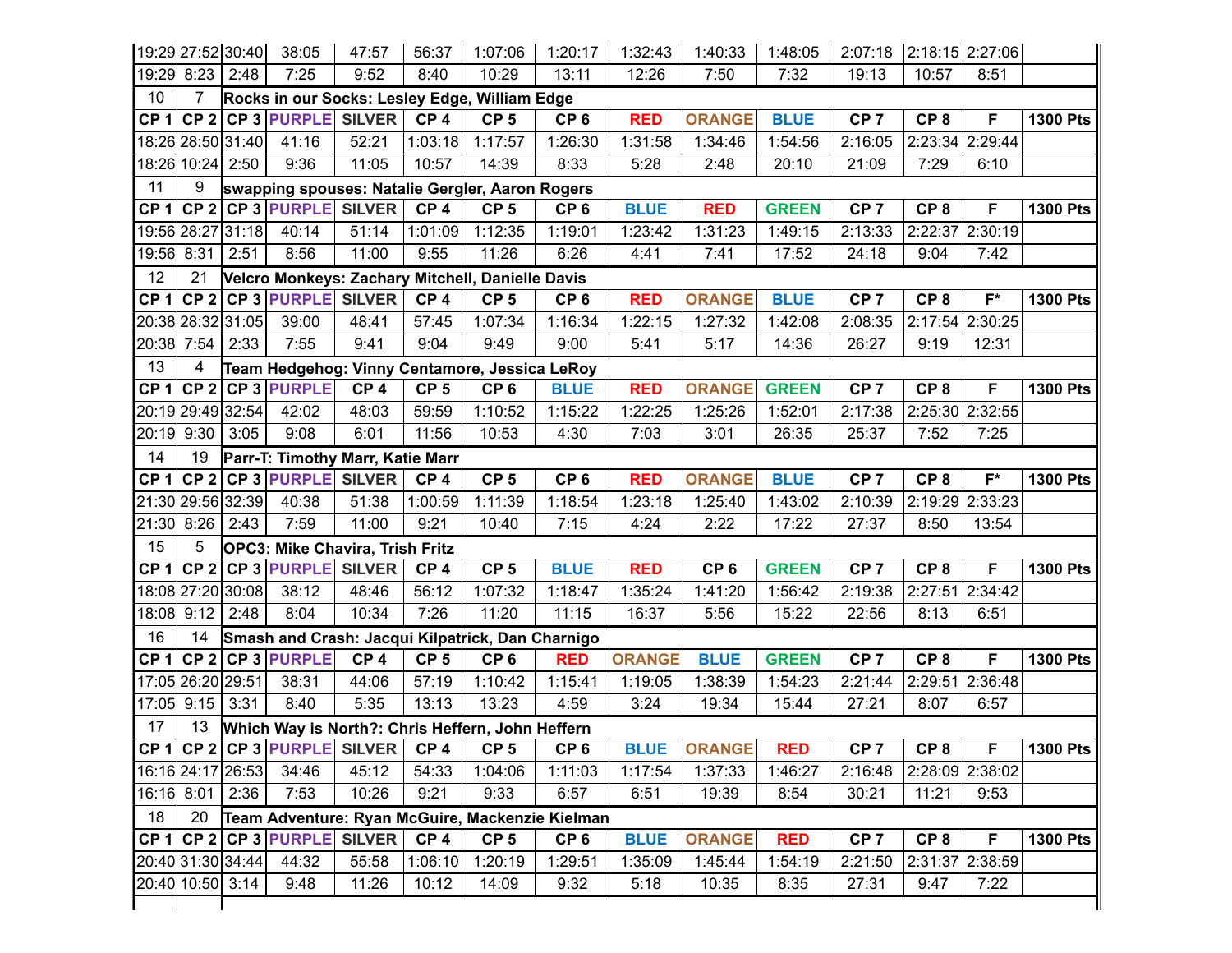| 19              | 27                 |             |                                      |                 |                 | Speeding Turtles: Mary Rogers, Ryan Gergler      |                                                       |                 |                 |               |                 |                 |                   |                 |
|-----------------|--------------------|-------------|--------------------------------------|-----------------|-----------------|--------------------------------------------------|-------------------------------------------------------|-----------------|-----------------|---------------|-----------------|-----------------|-------------------|-----------------|
| CP <sub>1</sub> |                    |             | CP 2 CP 3 PURPLE SILVER              |                 | CP <sub>4</sub> | CP <sub>5</sub>                                  | CP <sub>6</sub>                                       | <b>RED</b>      | <b>BLUE</b>     | <b>GREEN</b>  | CP <sub>7</sub> | CP <sub>8</sub> | F                 | <b>1300 Pts</b> |
|                 | 19:23 29:28 32:35  |             | 42:12                                | 53:12           | 1:03:39         | 1:16:07                                          | 1:27:25                                               | 1:33:10         | 1:45:30         | 1:59:10       | 2:23:52         | 2:33:39 2:42:01 |                   |                 |
|                 | 19:23 10:05 3:07   |             | 9:37                                 | 11:00           | 10:27           | 12:28                                            | 11:18                                                 | 5:45            | 12:20           | 13:40         | 24:42           | 9:47            | 8:22              |                 |
| 20              | 10                 |             |                                      |                 |                 | The BFDs: Keith Goodman, Francoise Stovall       |                                                       |                 |                 |               |                 |                 |                   |                 |
| CP <sub>1</sub> |                    |             | CP 2 CP 3 PURPLE SILVER              |                 | CP <sub>4</sub> | CP <sub>5</sub>                                  | CP <sub>6</sub>                                       | <b>BLUE</b>     | <b>RED</b>      | <b>ORANGE</b> | CP <sub>7</sub> | CP <sub>8</sub> | F                 | <b>1300 Pts</b> |
|                 | 21:40 31:18 34:35  |             | 44:20                                | 55:22           | 1:06:45         | 1:20:41                                          | 1:28:00                                               | 1:32:28         | 1:40:47         | 1:43:49       | 2:20:36         | 2:33:25 2:45:01 |                   |                 |
| 21:40           | $9:38$ 3:17        |             | 9:45                                 | 11:02           | 11:23           | 13:56                                            | 7:19                                                  | 4:28            | 8:19            | 3:02          | 36:47           | 12:49           | 11:36             |                 |
| 21              | 26                 |             | 2P3K: Paul Nylund, Kellie Kline      |                 |                 |                                                  |                                                       |                 |                 |               |                 |                 |                   |                 |
| CP <sub>1</sub> |                    | $CP 2$ CP 3 | CP <sub>4</sub>                      | CP <sub>5</sub> |                 | <b>BLUE ORANGE</b>                               | <b>RED</b>                                            | CP <sub>6</sub> | <b>TAN</b>      | <b>GREEN</b>  | CP <sub>7</sub> | CP <sub>8</sub> | F                 | <b>1300 Pts</b> |
|                 | 20:37 29:32 32:26  |             | 32:40                                | 44:13           | 54:38           | 1:08:34                                          | 1:18:27                                               | 1:26:03         | 1:38:20         | 1:59:37       | 2:26:52         | 2:36:39 2:45:20 |                   |                 |
| 20:37           | $8:55$ 2:54        |             | 0:14                                 | 11:33           | 10:25           | 13:56                                            | 9:53                                                  | 7:36            | 12:17           | 21:17         | 27:15           | 9:47            | 8:41              |                 |
| 22              | 15                 |             |                                      |                 |                 | Kornhauser: Monika Kornhauser, Vaclav Vancura    |                                                       |                 |                 |               |                 |                 |                   |                 |
| CP <sub>1</sub> |                    |             | CP 2 CP 3 PURPLE SILVER              |                 | CP <sub>4</sub> | CP <sub>5</sub>                                  | CP <sub>6</sub>                                       | <b>RED</b>      | <b>ORANGE</b>   | <b>GREEN</b>  | CP <sub>7</sub> | CP <sub>8</sub> | F                 | <b>1300 Pts</b> |
|                 | 19:11 28:21 31:54  |             | 41:01                                | 52:37           | 1:01:26         | 1:13:49                                          | 1:26:07                                               | 1:33:06         | 1:35:27         | 2:05:37       | 2:29:53         | 2:38:16 2:45:52 |                   |                 |
| 19:11           | 9:10               | 3:33        | 9:07                                 | 11:36           | 8:49            | 12:23                                            | 12:18                                                 | 6:59            | 2:21            | 30:10         | 24:16           | 8:23            | 7:36              |                 |
| 23              | 33                 |             |                                      |                 |                 |                                                  | Captain Fat Ass & the Affordab: Tina Welsh, Edd Welsh |                 |                 |               |                 |                 |                   |                 |
| CP <sub>1</sub> |                    |             | CP 2 CP 3 SILVER PURPLE              |                 | CP <sub>4</sub> | CP <sub>5</sub>                                  | CP <sub>6</sub>                                       | <b>BLUE</b>     | <b>RED</b>      | <b>ORANGE</b> | CP <sub>7</sub> | CP <sub>8</sub> | F                 | <b>1300 Pts</b> |
|                 | 21:25 30:28 33:39  |             | 52:31                                | 1:04:05         | 1:10:16         | 1:21:52                                          | 1:31:16                                               | 1:36:30         | 1:47:05         | 1:50:49       | 2:30:53         | 2:42:24 2:52:07 |                   |                 |
|                 | 21:25 9:03         | 3:11        | 18:52                                | 11:34           | 6:11            | 11:36                                            | 9:24                                                  | 5:14            | 10:35           | 3:44          | 40:04           | 11:31           | 9:43              |                 |
| 24              | 3                  |             | K2MM: Kara Calvert, Michael Campbell |                 |                 |                                                  |                                                       |                 |                 |               |                 |                 |                   |                 |
| CP <sub>1</sub> |                    |             | $CP$ 2 CP 3 PURPLE SILVER            |                 | CP <sub>4</sub> | CP <sub>5</sub>                                  | <b>BLUE</b>                                           | <b>RED</b>      | CP <sub>6</sub> | <b>GREEN</b>  | CP <sub>7</sub> | CP <sub>8</sub> | F                 | <b>1300 Pts</b> |
|                 | 19:03 27:31 30:11  |             | 38:14                                | 49:00           | 57:13           | 1:08:00                                          | 1:18:44                                               | 1:35:28         | 1:41:13         | 1:57:18       | 2:30:07         | 2:44:06 2:58:08 |                   |                 |
| 19:03           | 8:28               | 2:40        | 8:03                                 | 10:46           | 8:13            | 10:47                                            | 10:44                                                 | 16:44           | 5:45            | 16:05         | 32:49           | 13:59           | 14:02             |                 |
| 25              | 16                 |             |                                      |                 |                 | Exterrable Twosome: Craig Lauret, Michele Lauret |                                                       |                 |                 |               |                 |                 |                   |                 |
|                 | $CP 1$ CP $2$ CP 3 |             | CP <sub>4</sub>                      | CP <sub>5</sub> | CP <sub>6</sub> | CP <sub>7</sub>                                  | CP <sub>8</sub>                                       | <b>RED</b>      | <b>ORANGE</b>   | <b>BLUE</b>   | <b>GREEN</b>    | <b>TAN</b>      | F                 | <b>1300 Pts</b> |
|                 | 18:05 27:25 30:04  |             | 30:11                                | 41:14           | 47:11           | 1:10:17                                          | 1:20:29                                               | 1:37:25         | 1:40:30         | 2:02:03       | 2:14:13         |                 | 2:39:04 2:59:45   |                 |
| 18:05 9:20      |                    | 2:39        | 0:07                                 | 11:03           | 5:57            | 23:06                                            | 10:12                                                 | 16:56           | 3:05            | 21:33         | 12:10           | 24:51           | 20:41             |                 |
| 26              | 22                 |             |                                      |                 |                 | Team Penguin: Caroline Morgan, Len mascaro       |                                                       |                 |                 |               |                 |                 |                   |                 |
| CP <sub>1</sub> |                    |             | CP 2 CP 3 PURPLE SILVER              |                 | CP <sub>4</sub> | CP <sub>5</sub>                                  | CP <sub>6</sub>                                       | <b>BLUE</b>     | <b>RED</b>      | <b>ORANGE</b> | CP <sub>7</sub> | CP <sub>8</sub> | F                 | <b>1300 Pts</b> |
|                 | 23:02 33:29 36:57  |             | 47:41                                | 59:35           | 1:15:24         | 1:29:11                                          | 1:40:20                                               | 1:45:07         | 1:54:31         | 1:57:50       | 2:46:39         | 2:59:28 3:11:43 |                   |                 |
|                 | 23:02 10:27 3:28   |             | 10:44                                | 11:54           | 15:49           | 13:47                                            | 11:09                                                 | 4:47            | 9:24            | 3:19          | 48:49           | 12:49           | 12:15             |                 |
| 27              | 8                  |             |                                      |                 |                 |                                                  | Anne's Adventurers: Kellie Gearhart, Dave Gearhart    |                 |                 |               |                 |                 |                   |                 |
|                 |                    |             | CP 1 CP 2 CP 3 PURPLE SILVER         |                 | CP <sub>4</sub> | CP <sub>5</sub>                                  | CP <sub>6</sub>                                       | <b>BLUE</b>     | <b>RED</b>      | <b>TAN</b>    | CP <sub>7</sub> | CP <sub>8</sub> | F                 | <b>1300 Pts</b> |
|                 | 22:20 31:36 34:41  |             | 43:10                                | 53:28           | 1:03:08         | 1:14:51                                          | 1:26:12                                               | 1:31:30         | 1:39:10         | 2:13:19       | 2:55:06         |                 | $3:03:59$ 3:12:10 |                 |
|                 | 22:20 9:16 3:05    |             | 8:29                                 | 10:18           | 9:40            | 11:43                                            | 11:21                                                 | 5:18            | 7:40            | 34:09         | 41:47           | 8:53            | 8:11              |                 |
| 28              | 25                 |             |                                      |                 |                 | Anne-venturers: Hieu Nguyen, Amy Sullivan        |                                                       |                 |                 |               |                 |                 |                   |                 |
|                 |                    |             | CP 1 CP 2 CP 3 PURPLE SILVER         |                 | CP <sub>4</sub> | CP <sub>5</sub>                                  | CP <sub>6</sub>                                       | <b>BLUE</b>     | <b>RED</b>      | <b>TAN</b>    | CP <sub>7</sub> | CP <sub>8</sub> | F.                | <b>1300 Pts</b> |
|                 |                    |             |                                      |                 |                 |                                                  |                                                       |                 |                 |               |                 |                 |                   |                 |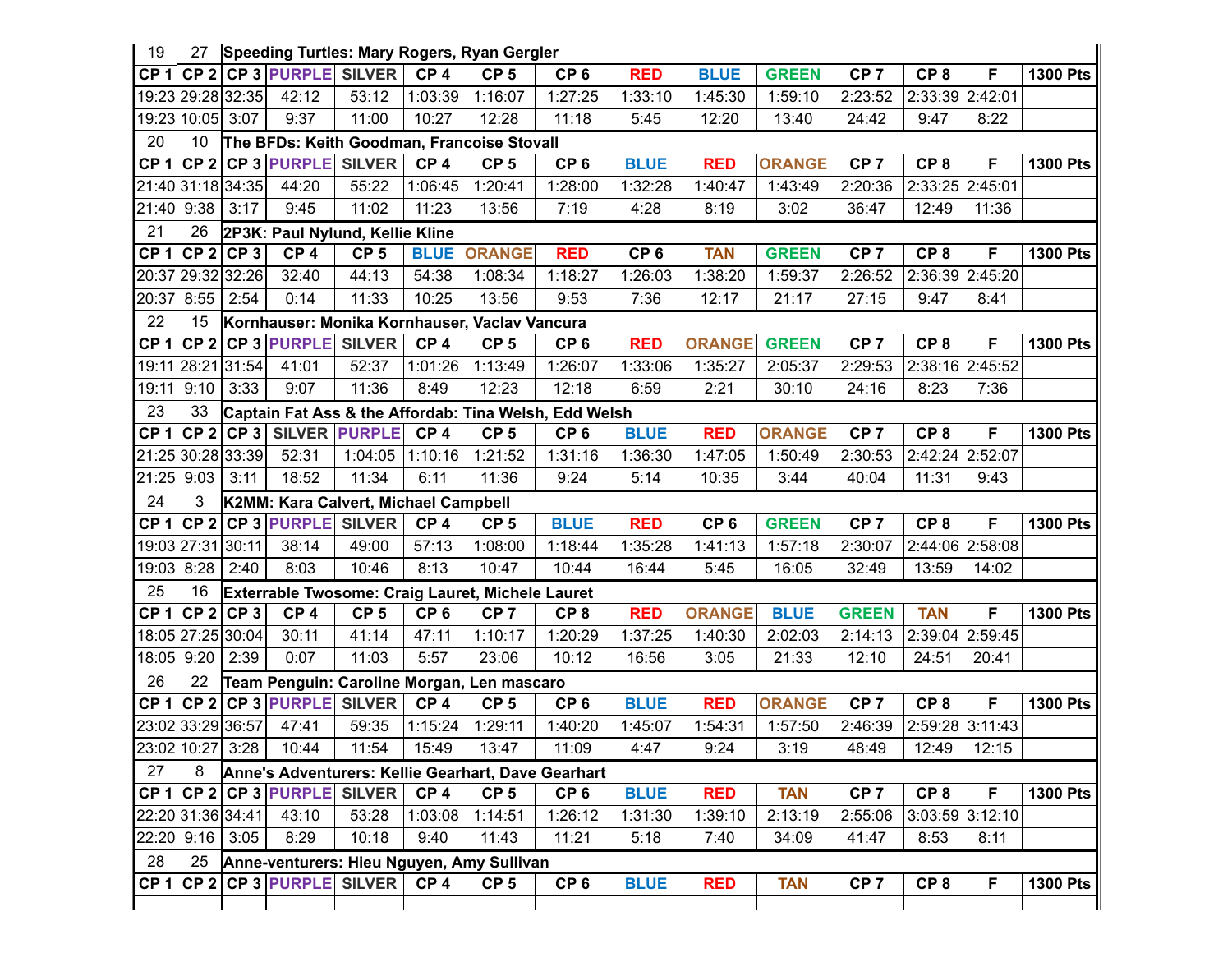|                 | 22:34 31:22 34:50        |      | 42:24                               | 52:28           |                 | $1:02:58$ 1:14:47                                         | 1:26:15         | 1:31:15       | 1:38:53       | 2:13:26      | 2:54:02 3:03:56 3:12:20 |                 |                 |                            |
|-----------------|--------------------------|------|-------------------------------------|-----------------|-----------------|-----------------------------------------------------------|-----------------|---------------|---------------|--------------|-------------------------|-----------------|-----------------|----------------------------|
|                 | 22:34 8:48               | 3:28 | 7:34                                | 10:04           | 10:30           | 11:49                                                     | 11:28           | 5:00          | 7:38          | 34:33        | 40:36                   | 9:54            | 8:24            |                            |
| 29              | 12                       |      |                                     |                 |                 | Werewolf Killers: Lauren Hamlin, Matt Kucharski           |                 |               |               |              |                         |                 |                 |                            |
|                 |                          |      | CP 1 CP 2 CP 3 SILVER               | CP <sub>4</sub> | CP <sub>5</sub> | CP <sub>6</sub>                                           | <b>BLUE</b>     | <b>ORANGE</b> | <b>RED</b>    | <b>GREEN</b> | CP <sub>7</sub>         | CP <sub>8</sub> | F               | <b>1300 Pts</b>            |
|                 | 20:57 29:21 32:11        |      | 50:49                               | 1:01:34         | 1:12:08         | 1:30:20                                                   | 1:35:28         | 1:51:55       | 2:01:36       | 2:49:23      | 3:20:12                 |                 | 3:30:08 3:39:06 |                            |
| 20:57           | 8:24                     | 2:50 | 18:38                               | 10:45           | 10:34           | 18:12                                                     | 5:08            | 16:27         | 9:41          | 47:47        | 30:49                   | 9:56            | 8:58            |                            |
| 30              | 17                       |      | Fun Lee's: Jeanne Lee, Vinny Lee    |                 |                 |                                                           |                 |               |               |              |                         |                 |                 |                            |
| CP <sub>1</sub> |                          |      | CP 2 CP 3 PURPLE SILVER             |                 | CP <sub>4</sub> | CP <sub>5</sub>                                           | CP <sub>6</sub> | <b>BLUE</b>   | <b>ORANGE</b> | <b>RED</b>   | CP <sub>8</sub>         | F               |                 | <b>1200 Pts</b>            |
|                 | 20:02 30:53 33:47        |      | 42:58                               | 53:49           | 1:05:07         | 1:15:52                                                   | 1:23:22         | 1:27:38       | 1:43:25       | 1:52:38      | 2:26:22                 | 2:34:15         |                 |                            |
|                 | 20:02 10:51 2:54         |      | 9:11                                | 10:51           | 11:18           | 10:45                                                     | 7:30            | 4:16          | 15:47         | 9:13         | 33:44                   | 7:53            |                 |                            |
| 31              | 34                       |      |                                     |                 |                 | Team A&A: Andy Wilson, Ashley Schoonover                  |                 |               |               |              |                         |                 |                 |                            |
|                 |                          |      | $CP 1$ CP 2 CP 3 PURPLE             | CP <sub>4</sub> | CP <sub>5</sub> | CP <sub>6</sub>                                           | <b>BLUE</b>     | <b>RED</b>    | <b>TAN</b>    | <b>GREEN</b> | CP <sub>7</sub>         | F               |                 | <b>1200 Pts</b>            |
|                 | 21:16 31:48 35:36        |      | 46:55                               | 53:55           | 1:07:55         | 1:14:17                                                   | 1:19:21         | 1:31:29       | 1:45:32       | 2:13:25      | 2:48:51                 | 3:06:18         |                 |                            |
|                 | 21:16 10:32 3:48         |      | 11:19                               | 7:00            | 14:00           | 6:22                                                      | 5:04            | 12:08         | 14:03         | 27:53        | 35:26                   | 17:27           |                 |                            |
| 32              | 32                       |      |                                     |                 |                 | Wally World: Samuel Waltzer, Suzie Waltzer                |                 |               |               |              |                         |                 |                 |                            |
|                 |                          |      | $CP 1$ CP 2 CP 3 SILVER             | CP <sub>4</sub> | CP <sub>5</sub> | CP <sub>6</sub>                                           | <b>RED</b>      | <b>ORANGE</b> | <b>BLUE</b>   | <b>TAN</b>   | CP <sub>7</sub>         | CP <sub>8</sub> | F               | <b>1190 Pts</b>            |
|                 | 23:07 32:27 35:48        |      | 55:33                               | 1:06:58         | 1:19:59         | 1:29:33                                                   | 1:37:11         | 1:41:26       | 2:21:06       | 2:46:33      | 3:47:44                 |                 |                 | 4:01:17 4:21:49 ** 110 Pts |
| 23:07           | 9:20                     | 3:21 | 19:45                               | 11:25           | 13:01           | 9:34                                                      | 7:38            | 4:15          | 39:40         | 25:27        | 1:01:11                 | 13:33           | 20:32           |                            |
| 33              | 91                       |      |                                     |                 |                 | Just Like Lewis and Clark +1: Mike Di Marco, Meredith Lee |                 |               |               |              |                         |                 |                 |                            |
| CP <sub>1</sub> | CP <sub>2</sub>          |      | <b>CP 3 PURPLE</b>                  | CP <sub>4</sub> | CP <sub>5</sub> | CP <sub>6</sub>                                           | <b>RED</b>      | F             |               |              |                         |                 |                 | <b>800 Pts</b>             |
|                 | 22:27 30:09 32:42        |      | 40:36                               | 46:24           | 57:27           | 1:04:45                                                   | 1:16:22         | 2:09:17       |               |              |                         |                 |                 |                            |
| 22:27           | 7:42                     | 2:33 | 7:54                                | 5:48            | 11:03           | 7:18                                                      | 11:37           | 52:55         |               |              |                         |                 |                 |                            |
|                 |                          |      |                                     |                 |                 |                                                           |                 |               |               |              |                         |                 |                 |                            |
|                 |                          |      |                                     |                 |                 |                                                           |                 |               |               |              |                         |                 |                 |                            |
|                 | <b>Duo Co-Ed Masters</b> |      |                                     |                 |                 |                                                           |                 |               |               |              |                         |                 |                 |                            |
|                 | 41                       |      | 96: Frank Squillaro, Tracey Dugdale |                 |                 |                                                           |                 |               |               |              |                         |                 |                 |                            |
|                 |                          |      | CP 1 CP 2 CP 3 PURPLE SILVER        |                 | CP <sub>4</sub> | CP <sub>5</sub>                                           | CP <sub>6</sub> | <b>BLUE</b>   | <b>ORANGE</b> | <b>RED</b>   | CP <sub>7</sub>         | CP <sub>8</sub> | F               | <b>1300 Pts</b>            |
|                 | 17:10 24:11 26:32        |      | 33:13                               | 44:42           | 53:40           | 1:02:55                                                   | 1:10:06         | 1:14:10       | 1:26:25       | 1:32:44      | 1:57:27                 |                 | 2:05:01 2:12:52 |                            |
|                 | 17:10 7:01               | 2:21 | 6:41                                | 11:29           | 8:58            | 9:15                                                      | 7:11            | 4:04          | 12:15         | 6:19         | 24:43                   | 7:34            | 7:51            |                            |
| $\overline{2}$  | 38                       |      |                                     |                 |                 | Team Special K: Michael Kurisky, Michele Kurisky          |                 |               |               |              |                         |                 |                 |                            |
|                 | $CP 1$ CP 2              |      | CP 3 PURPLE SILVER                  |                 | CP <sub>4</sub> | CP <sub>5</sub>                                           | CP <sub>6</sub> | <b>BLUE</b>   | <b>ORANGE</b> | <b>RED</b>   | CP <sub>7</sub>         | CP <sub>8</sub> | F               | <b>1300 Pts</b>            |
|                 | 22:24 30:56 33:49        |      | 42:28                               | 52:59           |                 | $1:03:10$ 1:15:49                                         | 1:23:24         | 1:27:26       | 1:42:00       | 1:52:40      | 2:22:34 2:31:42 2:39:24 |                 |                 |                            |
|                 | 22:24 8:32               | 2:53 | 8:39                                | 10:31           | 10:11           | 12:39                                                     | 7:35            | 4:02          | 14:34         | 10:40        | 29:54                   | 9:08            | 7:42            |                            |
| 3 <sup>1</sup>  | 36                       |      |                                     |                 |                 | Moving Obstacles: Les Broadwater, Ellen Broadwater        |                 |               |               |              |                         |                 |                 |                            |
|                 |                          |      | CP 1 CP 2 CP 3 PURPLE SILVER        |                 | CP <sub>4</sub> | CP <sub>5</sub>                                           | CP <sub>6</sub> | <b>BLUE</b>   | <b>RED</b>    | <b>TAN</b>   | CP <sub>7</sub>         | CP <sub>8</sub> | F               | <b>1300 Pts</b>            |
|                 | 22:47 32:15 35:46        |      | 45:17                               | 57:05           | 1:07:20         | 1:22:39                                                   | 1:31:40         | 1:36:27       | 1:49:33       | 2:00:08      | 2:35:53                 |                 | 2:45:32 2:53:37 |                            |
|                 | 22:47 9:28               | 3:31 | 9:31                                | 11:48           | 10:15           | 15:19                                                     | 9:01            | 4:47          | 13:06         | 10:35        | 35:45                   | 9:39            | 8:05            |                            |
| $\overline{4}$  | 37                       |      |                                     |                 |                 | Just Testing The Strength of o: Bob Kane, Beth Kane       |                 |               |               |              |                         |                 |                 |                            |
|                 |                          |      |                                     |                 |                 |                                                           |                 |               |               |              |                         |                 |                 |                            |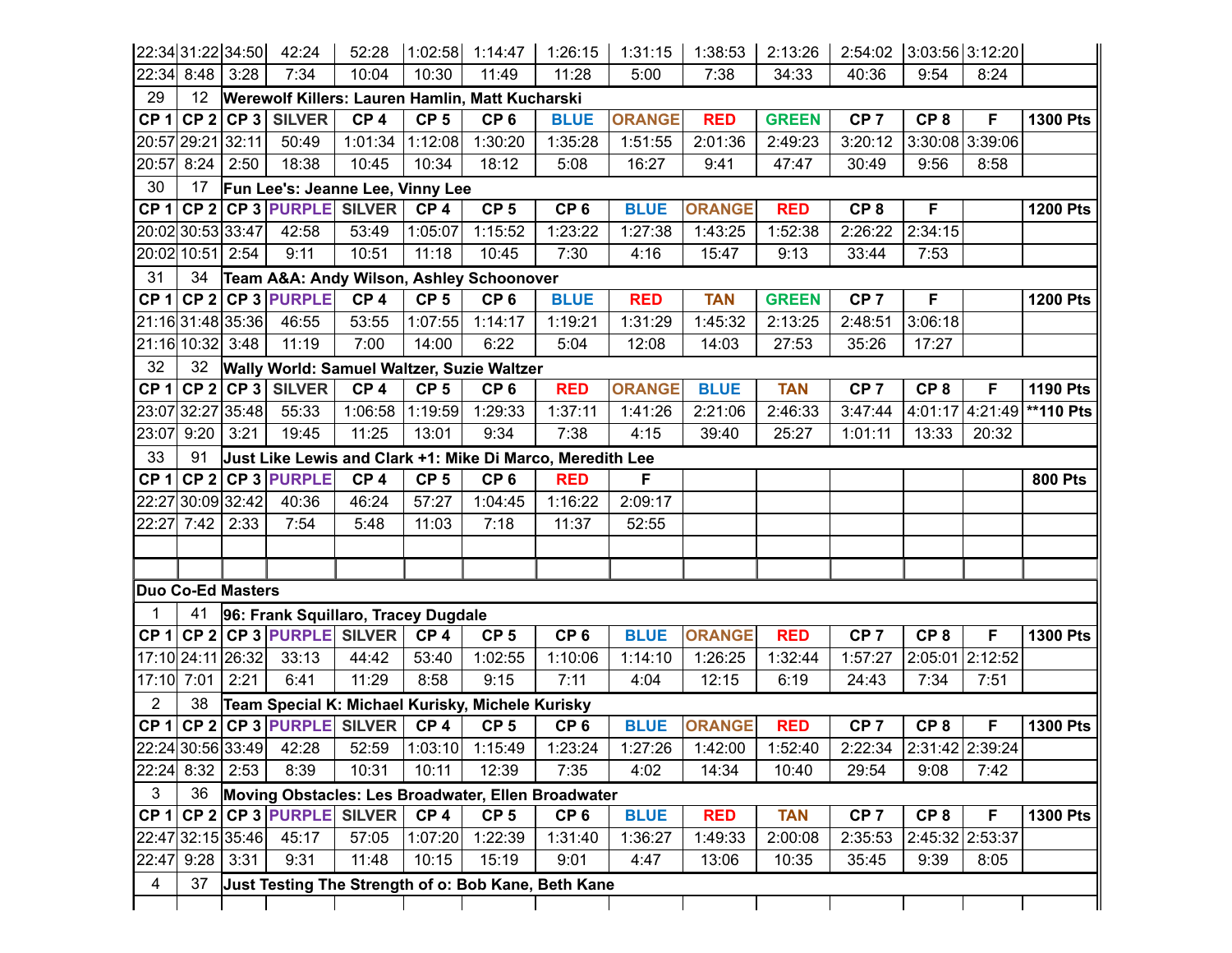|                 | $CP 1$ CP 2 CP 3  |      | CP <sub>4</sub>                       | CP <sub>5</sub> |                 | <b>BLUE ORANGE</b>                                  | <b>RED</b>      | <b>TAN</b>    | CP <sub>6</sub> | <b>GREEN</b>  | CP <sub>7</sub> | CP <sub>8</sub> | F               | 1300 Pts                   |
|-----------------|-------------------|------|---------------------------------------|-----------------|-----------------|-----------------------------------------------------|-----------------|---------------|-----------------|---------------|-----------------|-----------------|-----------------|----------------------------|
|                 | 20:29 31:13 34:21 |      | 34:25                                 | 49:36           | 1:02:58         | 1:17:23                                             | 1:26:19         | 1:47:14       | 2:00:12         | 2:10:39       | 2:36:09         |                 | 2:46:29 2:56:39 |                            |
|                 | 20:29 10:44 3:08  |      | 0:04                                  | 15:11           | 13:22           | 14:25                                               | 8:56            | 20:55         | 12:58           | 10:27         | 25:30           | 10:20           | 10:10           |                            |
| 5               | 35                |      | Team Boris: Chris Boris, Lisa Boris   |                 |                 |                                                     |                 |               |                 |               |                 |                 |                 |                            |
| CP <sub>1</sub> |                   |      | CP 2 CP 3 PURPLE SILVER               |                 | CP <sub>4</sub> | CP <sub>5</sub>                                     | CP <sub>6</sub> | <b>BLUE</b>   | <b>RED</b>      | <b>ORANGE</b> | CP <sub>7</sub> | CP <sub>8</sub> | F               | <b>1300 Pts</b>            |
|                 | 22:31 31:54 35:20 |      | 44:53                                 | 56:41           | 1:10:10         | 1:23:13                                             | 1:33:34         | 1:40:02       | 1:48:54         | 1:54:22       | 2:42:36         |                 |                 | $2:55:43 3:06:49 1300$ Pts |
| 22:31           | 9:23              | 3:26 | 9:33                                  | 11:48           | 13:29           | 13:03                                               | 10:21           | 6:28          | 8:52            | 5:28          | 48:14           | 13:07           | 11:06           |                            |
| 6               | 39                |      |                                       |                 |                 | Greenhorn Gladiators: David Sample, Nadine Sample   |                 |               |                 |               |                 |                 |                 |                            |
| CP <sub>1</sub> |                   |      | CP 2 CP 3 PURPLE SILVER               |                 | CP <sub>4</sub> | CP <sub>5</sub>                                     | CP <sub>6</sub> | <b>BLUE</b>   | <b>RED</b>      | <b>ORANGE</b> | CP <sub>7</sub> | CP <sub>8</sub> | F               | <b>1300 Pts</b>            |
|                 | 21:50 31:50 35:17 |      | 44:48                                 | 56:33           | 1:09:35         | 1:23:09                                             | 1:33:27         | 1:37:49       | 1:49:26         | 1:53:44       | 2:41:15         | 2:55:11         | 3:06:50         |                            |
|                 | 21:50 10:00 3:27  |      | 9:31                                  | 11:45           | 13:02           | 13:34                                               | 10:18           | 4:22          | 11:37           | 4:18          | 47:31           | 13:56           | 11:39           |                            |
| $\overline{7}$  | 43                |      |                                       |                 |                 | Anne-Venturers II: Ralph Sullivan, Robin Sullivan   |                 |               |                 |               |                 |                 |                 |                            |
| CP <sub>1</sub> |                   |      | CP 2 CP 3 PURPLE SILVER               |                 | CP <sub>4</sub> | CP <sub>5</sub>                                     | CP <sub>6</sub> | <b>BLUE</b>   | <b>RED</b>      | <b>TAN</b>    | CP <sub>7</sub> | CP <sub>8</sub> | F               | <b>1300 Pts</b>            |
|                 | 22:38 31:40 34:47 |      | 43:28                                 | 53:39           | 1:03:26         | 1:15:06                                             | 1:26:25         | 1:31:30       | 1:39:16         | 2:15:00       | 2:55:19         | 3:04:22         | 3:12:34         |                            |
| 22:38 9:02      |                   | 3:07 | 8:41                                  | 10:11           | 9:47            | 11:40                                               | 11:19           | 5:05          | 7:46            | 35:44         | 40:19           | 9:03            | 8:12            |                            |
|                 |                   |      |                                       |                 |                 |                                                     |                 |               |                 |               |                 |                 |                 |                            |
|                 |                   |      |                                       |                 |                 |                                                     |                 |               |                 |               |                 |                 |                 |                            |
|                 | Duo Female        |      |                                       |                 |                 |                                                     |                 |               |                 |               |                 |                 |                 |                            |
| 1               | 46                |      |                                       |                 |                 | Bear Necessities: Naomi Gunter, Tracy Lyon          |                 |               |                 |               |                 |                 |                 |                            |
| CP <sub>1</sub> |                   |      | CP 2 CP 3 PURPLE SILVER               |                 | CP <sub>4</sub> | CP <sub>5</sub>                                     | CP <sub>6</sub> | <b>BLUE</b>   | <b>RED</b>      | <b>ORANGE</b> | CP <sub>7</sub> | CP <sub>8</sub> | F               | <b>1300 Pts</b>            |
|                 | 20:33 28:29 31:13 |      | 38:39                                 | 48:23           | 57:40           | 1:07:44                                             | 1:13:36         | 1:17:00       | 1:23:25         | 1:26:17       | 1:55:57         |                 | 2:04:48 2:12:47 |                            |
|                 | 20:33 7:56        | 2:44 | 7:26                                  | 9:44            | 9:17            | 10:04                                               | 5:52            | 3:24          | 6:25            | 2:52          | 29:40           | 8:51            | 7:59            |                            |
| $\overline{2}$  | 47                |      | The Girls: Linda Henry, Janet Brown   |                 |                 |                                                     |                 |               |                 |               |                 |                 |                 |                            |
| CP <sub>1</sub> |                   |      | $CP$ 2 CP 3 PURPLE SILVER             |                 | CP <sub>4</sub> | CP <sub>5</sub>                                     | CP <sub>6</sub> | <b>RED</b>    | <b>ORANGE</b>   | <b>BLUE</b>   | CP <sub>7</sub> | CP <sub>8</sub> | F               | <b>1300 Pts</b>            |
|                 | 19:33 27:27 29:57 |      | 36:55                                 | 47:11           | 57:43           | 1:07:00                                             | 1:12:43         | 1:16:52       | 1:19:36         | 1:37:37       | 1:59:43         | 2:07:39         | 2:14:26         |                            |
| 19:33 7:54      |                   | 2:30 | 6:58                                  | 10:16           | 10:32           | 9:17                                                | 5:43            | 4:09          | 2:44            | 18:01         | 22:06           | 7:56            | 6:47            |                            |
| 3               | 45                |      | Java Junkies: Jill Eanes, Carrie Ward |                 |                 |                                                     |                 |               |                 |               |                 |                 |                 |                            |
| CP <sub>1</sub> |                   |      | CP 2 CP 3 PURPLE                      | CP <sub>4</sub> | CP <sub>5</sub> | CP <sub>6</sub>                                     | <b>RED</b>      | <b>ORANGE</b> | <b>BLUE</b>     | <b>GREEN</b>  | CP <sub>7</sub> | CP <sub>8</sub> | F               | <b>1300 Pts</b>            |
|                 | 22:03 30:43 34:29 |      | 43:40                                 | 49:12           | 59:56           | 1:10:50                                             | 1:15:46         | 1:18:57       | 1:39:03         | 1:52:10       | 2:26:15         |                 | 2:34:56 2:42:23 |                            |
|                 | 22:03 8:40        | 3:46 | 9:11                                  | 5:32            | 10:44           | 10:54                                               | 4:56            | 3:11          | 20:06           | 13:07         | 34:05           | 8:41            | 7:27            |                            |
| $\overline{4}$  | 51                |      |                                       |                 |                 | Do It for Free: Kristie Stone, Kathy Trainor        |                 |               |                 |               |                 |                 |                 |                            |
|                 |                   |      | CP 1 CP 2 CP 3 PURPLE  SILVER   CP 4  |                 |                 | CP <sub>5</sub>                                     | CP <sub>6</sub> | <b>RED</b>    | <b>ORANGE</b>   | <b>BLUE</b>   | CP <sub>7</sub> | CP <sub>8</sub> | F.              | <b>1300 Pts</b>            |
|                 |                   |      | 23:14 32:02 35:03 44:18               | 56:52           | 1:14:43         | 1:27:59                                             | 1:40:56         | 1:46:49       | 1:51:00         | 2:12:03       | 2:48:36         |                 | 3:01:50 3:14:48 |                            |
|                 | 23:14 8:48 3:01   |      | 9:15                                  | 12:34           | 17:51           | 13:16                                               | 12:57           | 5:53          | 4:11            | 21:03         | 36:33           | 13:14           | 12:58           |                            |
| 5 <sup>5</sup>  | 48                |      |                                       |                 |                 | Chicken Chuckers: Janice McGarity, Kathleen Donohue |                 |               |                 |               |                 |                 |                 |                            |
|                 |                   |      | CP 1 CP 2 CP 3 PURPLE SILVER          |                 | CP <sub>4</sub> | CP <sub>5</sub>                                     | CP <sub>6</sub> | <b>RED</b>    | <b>BLUE</b>     | <b>GREEN</b>  | CP <sub>7</sub> | CP <sub>8</sub> | F               | <b>1300 Pts</b>            |
|                 | 18:16 28:21 31:28 |      | 40:11                                 | 52:33           | 1:03:22         | 1:16:00                                             | 1:35:32         | 1:40:54       | 1:53:10         | 2:19:41       | 3:03:05         |                 | 3:14:28 3:23:30 |                            |
|                 | 18:16 10:05 3:07  |      | 8:43                                  | 12:22           | 10:49           | 12:38                                               | 19:32           | 5:22          | 12:16           | 26:31         | 43:24           | 11:23           | 9:02            |                            |
|                 |                   |      |                                       |                 |                 |                                                     |                 |               |                 |               |                 |                 |                 |                            |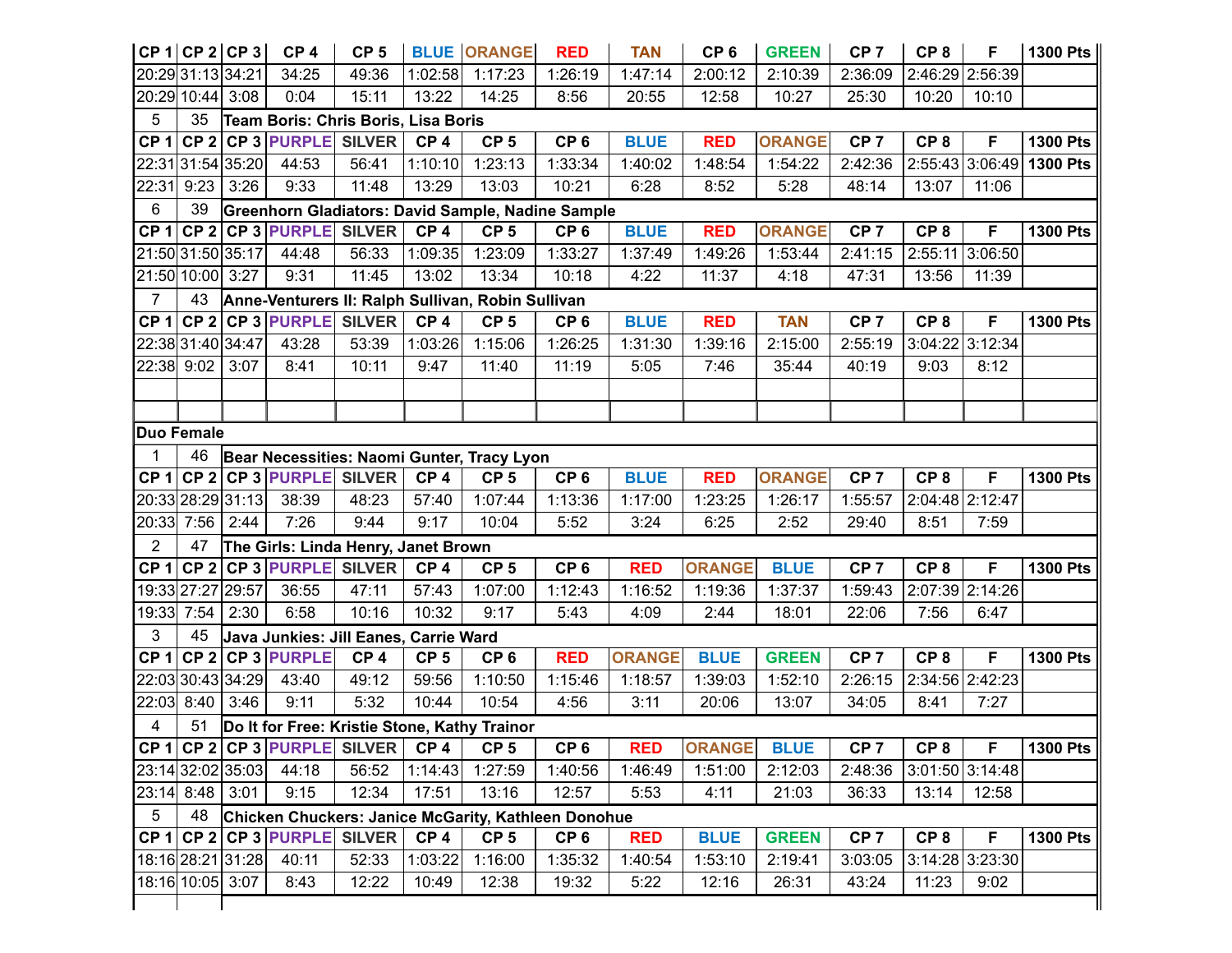| 6               | 49                |                   |                              |                                       |                 |                                                | Top O' the Mountain to Ya: Ann Marie Murphy, Shannon Miller |               |               |                 |                 |                 |                 |                 |
|-----------------|-------------------|-------------------|------------------------------|---------------------------------------|-----------------|------------------------------------------------|-------------------------------------------------------------|---------------|---------------|-----------------|-----------------|-----------------|-----------------|-----------------|
|                 |                   | $CP1$ CP 2 CP 3   | CP <sub>4</sub>              | CP <sub>5</sub>                       | CP <sub>6</sub> | <b>BLUE</b>                                    | <b>ORANGE</b>                                               | <b>RED</b>    | <b>TAN</b>    | <b>GREEN</b>    | CP <sub>7</sub> | CP <sub>8</sub> | F               | <b>1300 Pts</b> |
|                 |                   | 25:55 34:57 38:04 | 38:09                        | 50:48                                 | 1:00:20         | 1:08:11                                        | 1:22:06                                                     | 1:31:53       | 1:53:15       | 2:46:52         | 3:20:58         |                 | 3:30:53 3:40:39 |                 |
|                 | 25:55 9:02        | 3:07              | 0:05                         | 12:39                                 | 9:32            | 7:51                                           | 13:55                                                       | 9:47          | 21:22         | 53:37           | 34:06           | 9:55            | 9:46            |                 |
| $\overline{7}$  | 50                |                   |                              |                                       |                 | Sheepdogs: Kimberly Solter, Meghann Holloway   |                                                             |               |               |                 |                 |                 |                 |                 |
|                 |                   |                   |                              | CP 1 CP 2 CP 3 PURPLE SILVER          | CP <sub>4</sub> | CP <sub>5</sub>                                | CP <sub>6</sub>                                             | <b>RED</b>    | <b>ORANGE</b> | <b>GREEN</b>    | CP <sub>7</sub> | F               |                 | <b>1200 Pts</b> |
|                 |                   | 23:18 31:36 34:25 | 43:20                        | 54:02                                 | 1:05:27         | 1:16:56                                        | 1:26:41                                                     | 1:32:52       | 1:36:05       | 2:03:53         | 2:37:39         | 2:54:42         |                 |                 |
|                 | 23:18 8:18        | 2:49              | 8:55                         | 10:42                                 | 11:25           | 11:29                                          | 9:45                                                        | 6:11          | 3:13          | 27:48           | 33:46           | 17:03           |                 |                 |
| 8               | 44                |                   |                              | Ole!: Monette Bailey, Jeanette Nelson |                 |                                                |                                                             |               |               |                 |                 |                 |                 |                 |
|                 |                   |                   |                              | CP 1 CP 2 CP 3 PURPLE SILVER          | CP <sub>4</sub> | CP <sub>5</sub>                                | CP <sub>6</sub>                                             | <b>BLUE</b>   | <b>RED</b>    | <b>ORANGE</b>   | F               |                 |                 | <b>1100 Pts</b> |
|                 |                   |                   | 26:2638:3243:39 1:00:15      | 1:19:37 1:38:22                       |                 | 1:57:18                                        | 2:12:16                                                     | 2:25:30       | 2:36:04       | 2:43:08         | 3:29:47         |                 |                 |                 |
|                 | 26:26 12:06 5:07  |                   | 16:36                        | 19:22                                 | 18:45           | 18:56                                          | 14:58                                                       | 13:14         | 10:34         | 7:04            | 46:39           |                 |                 |                 |
|                 |                   |                   |                              |                                       |                 |                                                |                                                             |               |               |                 |                 |                 |                 |                 |
|                 |                   |                   |                              |                                       |                 |                                                |                                                             |               |               |                 |                 |                 |                 |                 |
| <b>Duo Male</b> |                   |                   |                              |                                       |                 |                                                |                                                             |               |               |                 |                 |                 |                 |                 |
|                 | 62                |                   |                              |                                       |                 |                                                | North Fork Sporting Club: Nima Ebrahimnejad, Pedro Hijar    |               |               |                 |                 |                 |                 |                 |
|                 |                   |                   | $CP 1$ CP 2 CP 3 PURPLE      | CP <sub>4</sub>                       | CP <sub>5</sub> | CP <sub>6</sub>                                | <b>BLUE</b>                                                 | <b>ORANGE</b> | <b>RED</b>    | <b>GREEN</b>    | CP <sub>7</sub> | CP <sub>8</sub> | F               | <b>1300 Pts</b> |
|                 |                   | 16:29 23:13 25:34 | 32:29                        | 36:27                                 | 45:35           | 51:44                                          | 54:11                                                       | 1:00:19       | 1:05:50       | 1:20:11         | 1:35:28         | 1:41:54         | 1:46:47         |                 |
|                 | 16:29 6:44        | 2:21              | 6:55                         | 3:58                                  | 9:08            | 6:09                                           | 2:27                                                        | 6:08          | 5:31          | 14:21           | 15:17           | 6:26            | 4:53            |                 |
| $\overline{2}$  | 52                |                   |                              |                                       |                 | Ellisdale Construction 1: Kevin Ash, Rich Ward |                                                             |               |               |                 |                 |                 |                 |                 |
|                 |                   | $CP 1$ CP 2 CP 3  | CP <sub>4</sub>              | CP <sub>5</sub>                       | CP <sub>6</sub> | <b>BLUE</b>                                    | <b>ORANGE</b>                                               | <b>RED</b>    | <b>TAN</b>    | <b>GREEN</b>    | CP <sub>7</sub> | CP <sub>8</sub> | F               | <b>1300 Pts</b> |
|                 | 16:44 23:37 25:57 |                   | 26:05                        | 35:13                                 | 40:22           | 43:27                                          | 51:16                                                       | 58:00         | 1:16:27       | 1:32:23         | 1:49:29         |                 | 1:57:43 2:04:14 |                 |
|                 | 16:44 6:53        | 2:20              | 0:08                         | 9:08                                  | 5:09            | 3:05                                           | 7:49                                                        | 6:44          | 18:27         | 15:56           | 17:06           | 8:14            | 6:31            |                 |
| 3 <sup>1</sup>  | 71                |                   |                              | Zenergy: Sean Kahak, Brett Davis      |                 |                                                |                                                             |               |               |                 |                 |                 |                 |                 |
|                 |                   |                   |                              | CP 1 CP 2 CP 3 SILVER PURPLE          | CP <sub>4</sub> | CP <sub>5</sub>                                | CP <sub>6</sub>                                             | <b>RED</b>    | <b>ORANGE</b> | <b>BLUE</b>     | CP <sub>7</sub> | CP <sub>8</sub> | F               | <b>1300 Pts</b> |
|                 |                   | 15:18 22:27 24:53 | 39:46                        | 48:01                                 | 52:18           | 1:01:32                                        | 1:07:55                                                     | 1:12:24       | 1:14:39       | 1:31:26         | 1:49:59         |                 | 1:58:15 2:04:21 |                 |
|                 | 15:18 7:09        | 2:26              | 14:53                        | 8:15                                  | 4:17            | 9:14                                           | 6:23                                                        | 4:29          | 2:15          | 16:47           | 18:33           | 8:16            | 6:06            |                 |
| 4               | 70                |                   |                              |                                       |                 |                                                | Northwest Expatriates: Jared Janowiak, Morgan West          |               |               |                 |                 |                 |                 |                 |
|                 |                   |                   | CP 1 CP 2 CP 3 PURPLE SILVER |                                       | CP <sub>4</sub> | CP <sub>5</sub>                                | CP <sub>6</sub>                                             | <b>RED</b>    | <b>BLUE</b>   | <b>GREEN</b>    | CP <sub>7</sub> | CP <sub>8</sub> | $F^*$           | <b>1300 Pts</b> |
|                 |                   | 15:48 22:04 24:28 | 30:59                        | 41:01                                 | 48:56           | 56:42                                          | 1:02:06                                                     | 1:05:25       | 1:12:56       | 1:25:45         | 1:50:25         |                 | 1:57:18 2:08:37 |                 |
|                 | 15:48 6:16 2:24   |                   | 6:31                         | 10:02                                 | 7:55            | 7:46                                           | 5:24                                                        | 3:19          | 7:31          | 12:49           | 24:40           | 6:53            | 11:19           |                 |
| $5\phantom{.0}$ | 79                |                   |                              |                                       |                 | Good'N'You: Scott Smallwood, Tyler Smallwood   |                                                             |               |               |                 |                 |                 |                 |                 |
|                 |                   |                   |                              | CP 1 CP 2 CP 3 PURPLE SILVER          | CP <sub>4</sub> | CP <sub>5</sub>                                | <b>BLUE</b>                                                 | <b>ORANGE</b> | <b>RED</b>    | CP <sub>6</sub> | CP <sub>7</sub> | CP <sub>8</sub> | F               | <b>1300 Pts</b> |
|                 |                   | 19:08 26:32 29:12 | 35:20                        | 44:34                                 | 53:00           | 1:02:05                                        | 1:10:22                                                     | 1:22:17       | 1:28:28       | 1:34:17         | 1:52:59         |                 | 2:02:31 2:09:20 |                 |
|                 | 19:08 7:24        | 2:40              | 6:08                         | 9:14                                  | 8:26            | 9:05                                           | 8:17                                                        | 11:55         | 6:11          | 5:49            | 18:42           | 9:32            | 6:49            |                 |
| $6\overline{6}$ | 86                |                   |                              |                                       |                 |                                                | Trailing Edge Technology: Gabriel Wiest, Chip Yeakey        |               |               |                 |                 |                 |                 |                 |
|                 |                   |                   | $CP 1$ CP 2 CP 3 PURPLE      | CP <sub>4</sub>                       | CP <sub>5</sub> | <b>BLUE</b>                                    | CP <sub>6</sub>                                             | <b>RED</b>    | <b>ORANGE</b> | <b>GREEN</b>    | CP <sub>7</sub> | CP <sub>8</sub> | F               | <b>1300 Pts</b> |
|                 |                   | 16:58 24:14 26:39 | 33:18                        | 37:51                                 | 47:14           | 56:57                                          | 59:07                                                       | 1:02:53       | 1:05:24       | 1:29:07         | 1:55:32         |                 | 2:04:23 2:11:35 |                 |
|                 |                   |                   |                              |                                       |                 |                                                |                                                             |               |               |                 |                 |                 |                 |                 |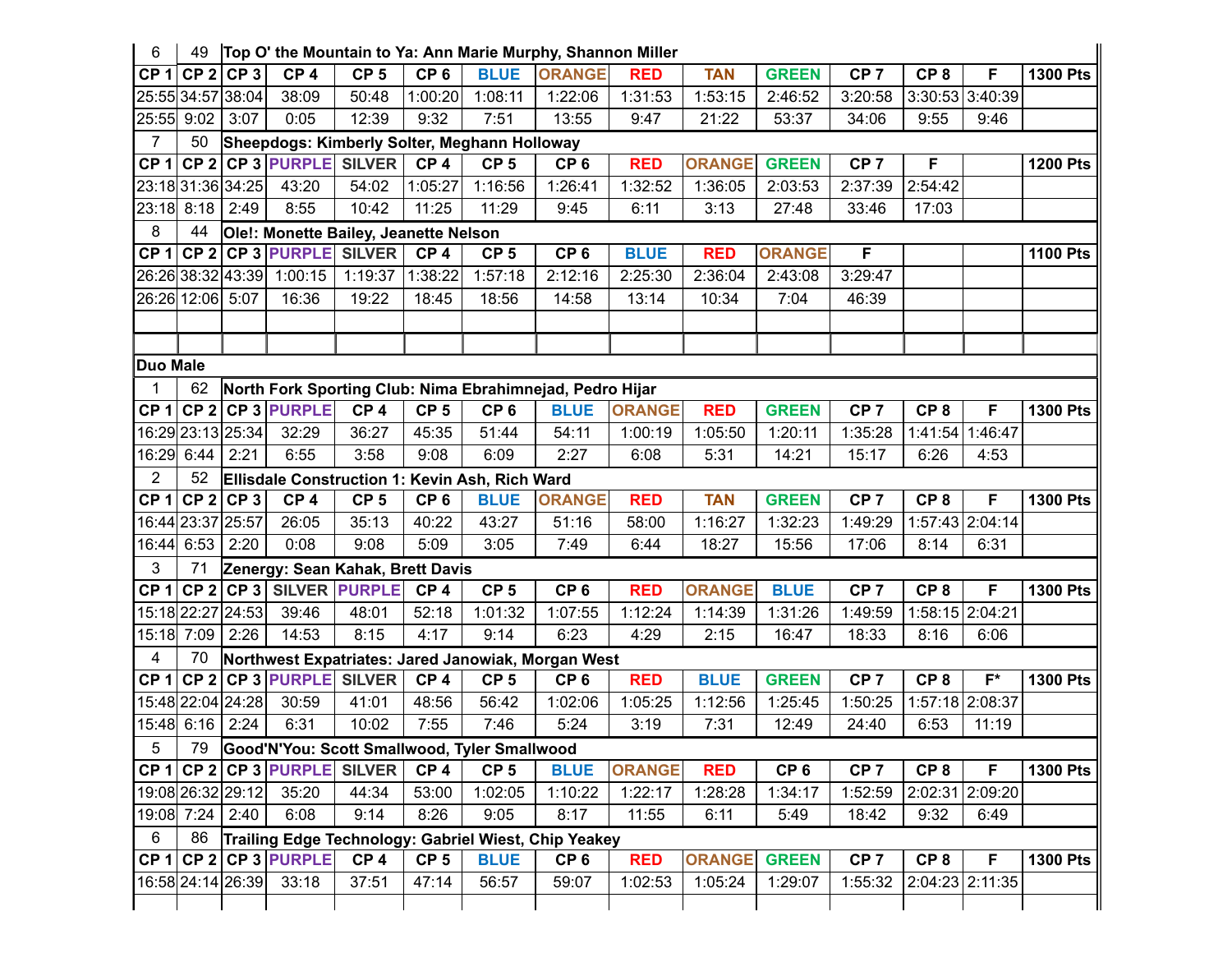|                 |                   | 16:58 7:16 2:25   | 6:39                      | 4:33                                   | 9:23            | 9:43                                                | 2:10            | 3:46          | 2:31            | 23:43           | 26:25           | 8:51            | 7:12            |                 |
|-----------------|-------------------|-------------------|---------------------------|----------------------------------------|-----------------|-----------------------------------------------------|-----------------|---------------|-----------------|-----------------|-----------------|-----------------|-----------------|-----------------|
| 7               | 53                |                   |                           |                                        |                 | 1 Buckeye 1 Hokie: Craig Baxter, Nick Minogue       |                 |               |                 |                 |                 |                 |                 |                 |
| CP 1            |                   |                   | CP 2 CP 3 PURPLE SILVER   |                                        | CP <sub>4</sub> | CP <sub>5</sub>                                     | <b>RED</b>      | <b>ORANGE</b> | CP <sub>6</sub> | <b>BLUE</b>     | CP <sub>7</sub> | CP <sub>8</sub> | F               | <b>1300 Pts</b> |
|                 |                   | 17:36 24:51 27:35 | 34:58                     | 45:17                                  | 53:34           | 1:03:01                                             | 1:13:49         | 1:16:29       | 1:30:25         | 1:35:19         | 1:56:06         | 2:04:27         | 2:11:52         |                 |
|                 | 17:36 7:15 2:44   |                   | 7:23                      | 10:19                                  | 8:17            | 9:27                                                | 10:48           | 2:40          | 13:56           | 4:54            | 20:47           | 8:21            | 7:25            |                 |
| 8               | 77                |                   |                           |                                        |                 | Stuart Bums: Benjamin Porter, Venkat Rangarajan     |                 |               |                 |                 |                 |                 |                 |                 |
| CP <sub>1</sub> |                   |                   | CP 2 CP 3 PURPLE SILVER   |                                        | CP <sub>4</sub> | CP <sub>5</sub>                                     | <b>BLUE</b>     | <b>RED</b>    | <b>ORANGE</b>   | CP <sub>6</sub> | CP <sub>7</sub> | CP <sub>8</sub> | F               | <b>1300 Pts</b> |
|                 | 18:54 27:38 30:21 |                   | 38:22                     | 48:37                                  | 57:21           | 1:07:53                                             | 1:18:22         | 1:23:39       | 1:26:02         | 1:39:07         | 1:58:22         |                 | 2:06:15 2:13:00 |                 |
|                 | 18:54 8:44        | 2:43              | 8:01                      | 10:15                                  | 8:44            | 10:32                                               | 10:29           | 5:17          | 2:23            | 13:05           | 19:15           | 7:53            | 6:45            |                 |
| 9               | 78                |                   |                           |                                        |                 | Bikers of Catan: Matt Reese, Steve Maurer           |                 |               |                 |                 |                 |                 |                 |                 |
| CP <sub>1</sub> |                   |                   | CP 2 CP 3 PURPLE          | <b>SILVER</b>                          | CP <sub>4</sub> | CP <sub>5</sub>                                     | CP <sub>6</sub> | <b>BLUE</b>   | <b>RED</b>      | <b>GREEN</b>    | CP <sub>7</sub> | CP <sub>8</sub> | F               | <b>1300 Pts</b> |
|                 |                   | 15:53 23:32 26:36 | 34:52                     | 44:54                                  | 53:43           | 1:03:27                                             | 1:11:15         | 1:14:49       | 1:20:14         | 1:35:19         | 1:55:45         |                 | 2:05:45 2:13:03 |                 |
| 15:53           | 7:39              | 3:04              | 8:16                      | 10:02                                  | 8:49            | 9:44                                                | 7:48            | 3:34          | 5:25            | 15:05           | 20:26           | 10:00           | 7:18            |                 |
| 10              | 64                |                   |                           |                                        |                 | Alaska Assassins: Bradley Gilman, Sebastian O'Kelly |                 |               |                 |                 |                 |                 |                 |                 |
| CP 1            |                   |                   | CP 2 CP 3 PURPLE SILVER   |                                        | CP <sub>4</sub> | CP <sub>5</sub>                                     | CP <sub>6</sub> | <b>BLUE</b>   | <b>RED</b>      | <b>ORANGE</b>   | CP <sub>7</sub> | CP <sub>8</sub> | F               | <b>1300 Pts</b> |
|                 | 17:51 25:51 28:17 |                   | 35:22                     | 45:21                                  | 53:27           | 1:03:54                                             | 1:10:31         | 1:14:22       | 1:21:02         | 1:23:45         | 1:57:31         | 2:06:01         | 2:13:51         |                 |
| 17:51           | 8:00              | 2:26              | 7:05                      | 9:59                                   | 8:06            | 10:27                                               | 6:37            | 3:51          | 6:40            | 2:43            | 33:46           | 8:30            | 7:50            |                 |
| 11              | 60                |                   |                           |                                        |                 | Keep the Beer Cold: Michael Dunn, Michael Oliveira  |                 |               |                 |                 |                 |                 |                 |                 |
| CP <sub>1</sub> |                   |                   | CP 2 CP 3 PURPLE SILVER   |                                        | CP <sub>4</sub> | CP <sub>5</sub>                                     | CP <sub>6</sub> | <b>BLUE</b>   | <b>RED</b>      | <b>GREEN</b>    | CP <sub>7</sub> | CP <sub>8</sub> | F               | <b>1300 Pts</b> |
|                 | 17:40 26:00 28:21 |                   | 36:36                     | 46:44                                  | 55:51           | 1:06:00                                             | 1:13:40         | 1:17:46       | 1:22:22         | 1:38:14         | 1:59:35         |                 | 2:07:08 2:14:05 |                 |
| 17:40           | 8:20              | 2:21              | 8:15                      | 10:08                                  | 9:07            | 10:09                                               | 7:40            | 4:06          | 4:36            | 15:52           | 21:21           | 7:33            | 6:57            |                 |
| 12              | 73                |                   |                           |                                        |                 | <b>Fredneck Boyz: George Miller, Rocco Sovero</b>   |                 |               |                 |                 |                 |                 |                 |                 |
| CP <sub>1</sub> |                   | $CP2$ $CP3$       | CP <sub>4</sub>           | CP <sub>5</sub>                        | CP <sub>6</sub> | <b>BLUE</b>                                         | <b>RED</b>      | <b>ORANGE</b> | <b>TAN</b>      | <b>GREEN</b>    | CP <sub>7</sub> | CP <sub>8</sub> | F               | <b>1300 Pts</b> |
|                 |                   | 18:04 26:09 28:49 | 28:57                     | 39:47                                  | 50:12           | 53:38                                               | 57:31           | 59:50         | 1:26:13         | 1:47:22         | 2:05:31         |                 | 2:11:58 2:18:47 |                 |
| 18:04           | 8:05              | 2:40              | 0:08                      | 10:50                                  | 10:25           | 3:26                                                | 3:53            | 2:19          | 26:23           | 21:09           | 18:09           | 6:27            | 6:49            |                 |
| 13              | 82                |                   |                           | Ham-N-Egg: Ryan Stuart, Art Grace      |                 |                                                     |                 |               |                 |                 |                 |                 |                 |                 |
| CP 1            |                   |                   | $CP$ 2 CP 3 PURPLE SILVER |                                        | CP <sub>4</sub> | CP <sub>5</sub>                                     | CP <sub>6</sub> | <b>RED</b>    | <b>ORANGE</b>   | <b>GREEN</b>    | CP <sub>7</sub> | CP <sub>8</sub> | F               | <b>1300 Pts</b> |
|                 |                   | 19:48 28:04 30:43 | 38:08                     | 47:25                                  | 54:56           | 1:04:36                                             | 1:11:24         | 1:15:38       | 1:17:53         | 1:38:53         | 2:05:47         |                 | 2:13:18 2:19:55 |                 |
|                 | 19:48 8:16 2:39   |                   | 7:25                      | 9:17                                   | 7:31            | 9:40                                                | 6:48            | 4:14          | 2:15            | 21:00           | 26:54           | 7:31            | 6:37            |                 |
| 14              | 84                |                   |                           |                                        |                 | RoBros 2: Adam Thocher, Liam Fitzsimmons            |                 |               |                 |                 |                 |                 |                 |                 |
|                 |                   |                   |                           | CP 1 CP 2 CP 3 SILVER PURPLE CP 4      |                 | CP <sub>5</sub>                                     | <b>BLUE</b>     | <b>ORANGE</b> | <b>RED</b>      | CP <sub>6</sub> | CP <sub>7</sub> | CP <sub>8</sub> | F               | <b>1300 Pts</b> |
|                 |                   | 15:24 21:50 24:18 | 37:46                     | 45:02                                  | 49:02           | 57:08                                               | 1:06:28         | 1:14:09       | 1:25:49         | 1:30:46         | 1:47:58         |                 | 2:14:08 2:20:20 |                 |
|                 | 15:24 6:26 2:28   |                   | 13:28                     | 7:16                                   | 4:00            | 8:06                                                | 9:20            | 7:41          | 11:40           | 4:57            | 17:12           | 26:10           | 6:12            |                 |
| 15              | 68                |                   |                           | RoBros 1: Colter Harnas, Neil Callanan |                 |                                                     |                 |               |                 |                 |                 |                 |                 |                 |
| CP 1            |                   |                   |                           | CP 2 CP 3 SILVER PURPLE                | CP <sub>4</sub> | CP <sub>5</sub>                                     | <b>BLUE</b>     | <b>ORANGE</b> | <b>RED</b>      | CP <sub>6</sub> | CP <sub>7</sub> | CP <sub>8</sub> | F               | <b>1300 Pts</b> |
|                 |                   | 14:49 21:52 24:26 | 37:56                     | 45:05                                  | 49:06           | 57:10                                               | 1:06:34         | 1:14:07       | 1:25:55         | 1:30:37         | 1:47:56         |                 | 2:14:10 2:20:22 |                 |
|                 | 14:49 7:03 2:34   |                   | 13:30                     | 7:09                                   | 4:01            | 8:04                                                | 9:24            | 7:33          | 11:48           | 4:42            | 17:19           | 26:14           | 6:12            |                 |
| 16              | 65                |                   |                           |                                        |                 | Barefoot Brothers: Jonathan Goetz, Joe Goetz        |                 |               |                 |                 |                 |                 |                 |                 |
|                 |                   |                   |                           |                                        |                 |                                                     |                 |               |                 |                 |                 |                 |                 |                 |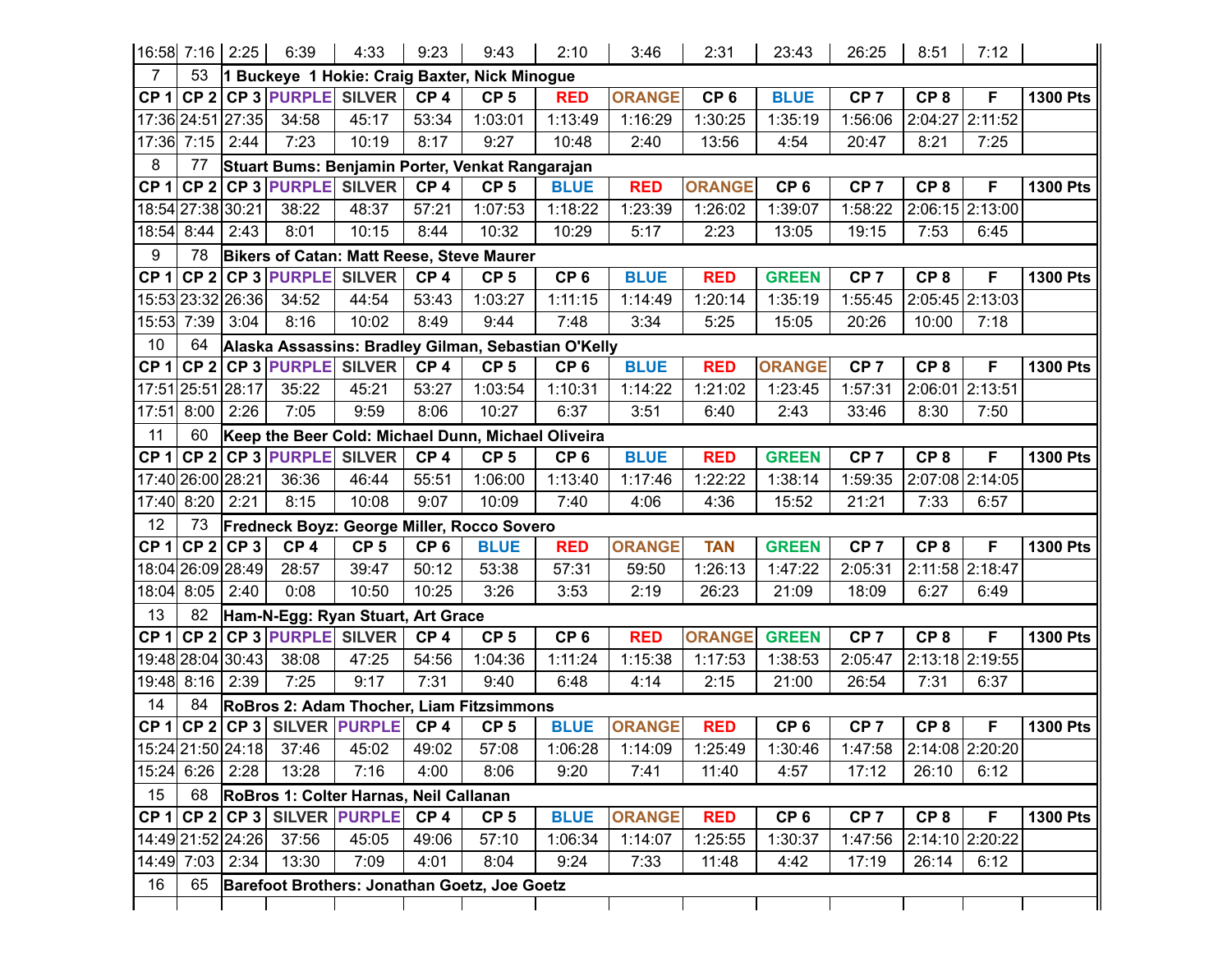|                 |                   |             | CP 1 CP 2 CP 3 PURPLE SILVER               |                      | CP <sub>4</sub> | CP <sub>5</sub>                                | CP <sub>6</sub>                                                    | <b>RED</b>  | <b>ORANGE</b>   | <b>GREEN</b>  | CP <sub>7</sub> | CP <sub>8</sub> | F               | 1300 Pts        |
|-----------------|-------------------|-------------|--------------------------------------------|----------------------|-----------------|------------------------------------------------|--------------------------------------------------------------------|-------------|-----------------|---------------|-----------------|-----------------|-----------------|-----------------|
|                 | 14:59 22:31 25:00 |             | 31:49                                      | 43:32                | 51:04           | 1:00:04                                        | 1:04:43                                                            | 1:08:26     | 1:10:42         | 1:45:44       | 2:05:35         |                 | 2:13:32 2:20:24 |                 |
| 14:59           | 7:32              | 2:29        | 6:49                                       | 11:43                | 7:32            | 9:00                                           | 4:39                                                               | 3:43        | 2:16            | 35:02         | 19:51           | 7:57            | 6:52            |                 |
| 17              | 72                |             |                                            |                      |                 | Burn before reading: Philip Kray, A.J. Kray    |                                                                    |             |                 |               |                 |                 |                 |                 |
| CP <sub>1</sub> |                   |             | CP 2 CP 3 SILVER PURPLE                    |                      | CP <sub>4</sub> | CP <sub>5</sub>                                | CP <sub>6</sub>                                                    | <b>BLUE</b> | <b>RED</b>      | <b>GREEN</b>  | CP <sub>7</sub> | CP <sub>8</sub> | F               | <b>1300 Pts</b> |
|                 | 19:00 26:45 29:30 |             | 46:14                                      | 54:10                | 58:55           | 1:09:16                                        | 1:18:51                                                            | 1:22:04     | 1:26:59         | 1:37:02       | 2:07:29         |                 | 2:14:36 2:21:07 |                 |
| 19:00           | $7:45$ 2:45       |             | 16:44                                      | 7:56                 | 4:45            | 10:21                                          | 9:35                                                               | 3:13        | 4:55            | 10:03         | 30:27           | 7:07            | 6:31            |                 |
| 18              | 56                |             |                                            |                      |                 | Boats and Hoes: Timothy Campbell, casey arnold |                                                                    |             |                 |               |                 |                 |                 |                 |
| CP <sub>1</sub> |                   | $CP 2$ CP 3 | CP <sub>4</sub>                            | CP <sub>5</sub>      | CP <sub>6</sub> | <b>BLUE</b>                                    | <b>ORANGE</b>                                                      | <b>RED</b>  | <b>TAN</b>      | <b>GREEN</b>  | CP <sub>7</sub> | CP <sub>8</sub> | F               | <b>1300 Pts</b> |
|                 | 17:17 26:19 29:15 |             | 29:19                                      | 41:18                | 50:05           | 54:03                                          | 1:02:20                                                            | 1:09:33     | 1:29:09         | 1:49:53       | 2:08:58         |                 | 2:16:12 2:22:38 |                 |
| 17:17           | 9:02              | 2:56        | 0:04                                       | 11:59                | 8:47            | 3:58                                           | 8:17                                                               | 7:13        | 19:36           | 20:44         | 19:05           | 7:14            | 6:26            |                 |
| 19              | 55                |             |                                            |                      |                 |                                                | Lost Dragon Boaters: Jonathan Breedlove, Brian Sause               |             |                 |               |                 |                 |                 |                 |
| CP <sub>1</sub> |                   |             | CP 2 CP 3 PURPLE SILVER                    |                      | CP <sub>4</sub> | CP <sub>5</sub>                                | CP <sub>6</sub>                                                    | <b>RED</b>  | <b>ORANGE</b>   | <b>BLUE</b>   | CP <sub>7</sub> | CP <sub>8</sub> | $F^*$           | <b>1300 Pts</b> |
|                 | 18:42 26:50 29:36 |             | 37:32                                      | 47:40                | 58:20           | 1:08:10                                        | 1:17:22                                                            | 1:21:45     | 1:23:55         | 1:46:46       | 2:06:27         |                 | 2:13:30 2:24:50 |                 |
|                 | 18:42 8:08 2:46   |             | 7:56                                       | 10:08                | 10:40           | 9:50                                           | 9:12                                                               | 4:23        | 2:10            | 22:51         | 19:41           | 7:03            | 11:20           |                 |
| 20              | 83                |             |                                            |                      |                 | Just The Tip: Ryan Sweeney, Randy Newkirk      |                                                                    |             |                 |               |                 |                 |                 |                 |
| CP <sub>1</sub> |                   |             | CP 2 CP 3 PURPLE SILVER                    |                      | CP <sub>4</sub> | CP <sub>5</sub>                                | <b>BLUE</b>                                                        | <b>RED</b>  | CP <sub>6</sub> | <b>TAN</b>    | CP <sub>7</sub> | CP <sub>8</sub> | F               | <b>1300 Pts</b> |
|                 | 18:20 26:30 28:55 |             | 37:21                                      | 48:14                | 55:07           | 1:05:37                                        | 1:15:57                                                            | 1:20:51     | 1:27:02         | 1:41:11       | 2:11:11         |                 | 2:19:19 2:26:16 |                 |
|                 | 18:20 8:10        | 2:25        | 8:26                                       | 10:53                | 6:53            | 10:30                                          | 10:20                                                              | 4:54        | 6:11            | 14:09         | 30:00           | 8:08            | 6:57            |                 |
| 21              | 59                |             | Big Test Icicles: Rob Crow, Andy Laforge   |                      |                 |                                                |                                                                    |             |                 |               |                 |                 |                 |                 |
| CP <sub>1</sub> |                   |             | CP 2 CP 3 PURPLE SILVER                    |                      | CP <sub>4</sub> | CP <sub>5</sub>                                | CP <sub>6</sub>                                                    | <b>BLUE</b> | <b>RED</b>      | <b>ORANGE</b> | CP <sub>7</sub> | CP <sub>8</sub> | F               | <b>1300 Pts</b> |
|                 | 20:34 29:25 32:24 |             | 41:13                                      | 51:47                | 1:00:03         | 1:12:13                                        | 1:26:32                                                            | 1:30:27     | 1:37:01         | 1:39:44       | 2:13:58         | 2:22:21         | 2:28:31         |                 |
| 20:34           | 8:51              | 2:59        | 8:49                                       | 10:34                | 8:16            | 12:10                                          | 14:19                                                              | 3:55        | 6:34            | 2:43          | 34:14           | 8:23            | 6:10            |                 |
| 22              | 87                |             | Forty Six and True: Chris True, Colin True |                      |                 |                                                |                                                                    |             |                 |               |                 |                 |                 |                 |
| CP <sub>1</sub> |                   |             | CP 2 CP 3 PURPLE                           | CP <sub>4</sub>      | CP <sub>5</sub> | CP <sub>6</sub>                                | <b>BLUE</b>                                                        | <b>RED</b>  | <b>ORANGE</b>   | <b>GREEN</b>  | CP <sub>7</sub> | CP <sub>8</sub> | F               | <b>1300 Pts</b> |
|                 | 16:56 25:08 28:10 |             | 35:59                                      | 40:35                | 51:28           | 1:08:18                                        | 1:12:19                                                            | 1:18:30     | 1:23:40         | 1:52:25       | 2:15:23         | 2:23:19 2:29:57 |                 |                 |
|                 | 16:56 8:12 3:02   |             | 7:49                                       | 4:36                 | 10:53           | 16:50                                          | 4:01                                                               | 6:11        | 5:10            | 28:45         | 22:58           | 7:56            | 6:38            |                 |
| 23              | 58                |             |                                            |                      |                 |                                                | Don't Tell Me You're Not Impre: Nathaniel Collinsworth, Matt Seitz |             |                 |               |                 |                 |                 |                 |
| CP <sub>1</sub> |                   | $CP$ 2 CP 3 |                                            | <b>SILVER PURPLE</b> | CP <sub>4</sub> | CP <sub>5</sub>                                | CP <sub>6</sub>                                                    | <b>RED</b>  | <b>ORANGE</b>   | <b>BLUE</b>   | CP <sub>7</sub> | CP <sub>8</sub> | F               | <b>1300 Pts</b> |
|                 | 16:29 25:32 28:40 |             | 47:48                                      | 1:07:32              | 1:12:31         | 1:24:31                                        | 1:31:33                                                            | 1:36:33     | 1:38:51         | 2:01:04       | 2:17:56         |                 | 2:25:56 2:33:10 |                 |
|                 | 16:29 9:03 3:08   |             | 19:08                                      | 19:44                | 4:59            | 12:00                                          | 7:02                                                               | 5:00        | 2:18            | 22:13         | 16:52           | 8:00            | 7:14            |                 |
| 24              | 80                |             |                                            |                      |                 | Are We There Yet?: Marty Speak, Michael Davies |                                                                    |             |                 |               |                 |                 |                 |                 |
|                 |                   |             | CP 1 CP 2 CP 3 PURPLE SILVER               |                      | CP <sub>4</sub> | CP <sub>5</sub>                                | CP <sub>6</sub>                                                    | <b>RED</b>  | <b>ORANGE</b>   | <b>BLUE</b>   | CP <sub>7</sub> | CP <sub>8</sub> | F               | <b>1300 Pts</b> |
|                 | 20:02 29:37 32:51 |             | 42:54                                      | 53:56                | 1:05:19         | 1:20:15                                        | 1:27:43                                                            | 1:32:57     | 1:35:21         | 1:55:30       | 2:20:48         |                 | 2:29:26 2:37:39 |                 |
|                 | 20:02 9:35 3:14   |             | 10:03                                      | 11:02                | 11:23           | 14:56                                          | 7:28                                                               | 5:14        | 2:24            | 20:09         | 25:18           | 8:38            | 8:13            |                 |
| 25              | 75                |             |                                            |                      |                 | Mrozinski: Thomas Mrozinski, Jeffrey Mrozinski |                                                                    |             |                 |               |                 |                 |                 |                 |
| CP 1            |                   |             | CP 2 CP 3 SILVER PURPLE                    |                      | CP <sub>4</sub> | CP <sub>5</sub>                                | CP <sub>6</sub>                                                    | <b>BLUE</b> | <b>RED</b>      | <b>GREEN</b>  | CP <sub>7</sub> | CP <sub>8</sub> | F               | <b>1300 Pts</b> |
|                 | 22:59 31:58 35:00 |             | 54:44                                      | 1:03:31 1:08:10      |                 | 1:18:59                                        | 1:28:09                                                            | 1:33:14     | 1:39:41         | 1:56:27       | 2:20:23         |                 | 2:31:02 2:38:10 |                 |
|                 |                   |             |                                            |                      |                 |                                                |                                                                    |             |                 |               |                 |                 |                 |                 |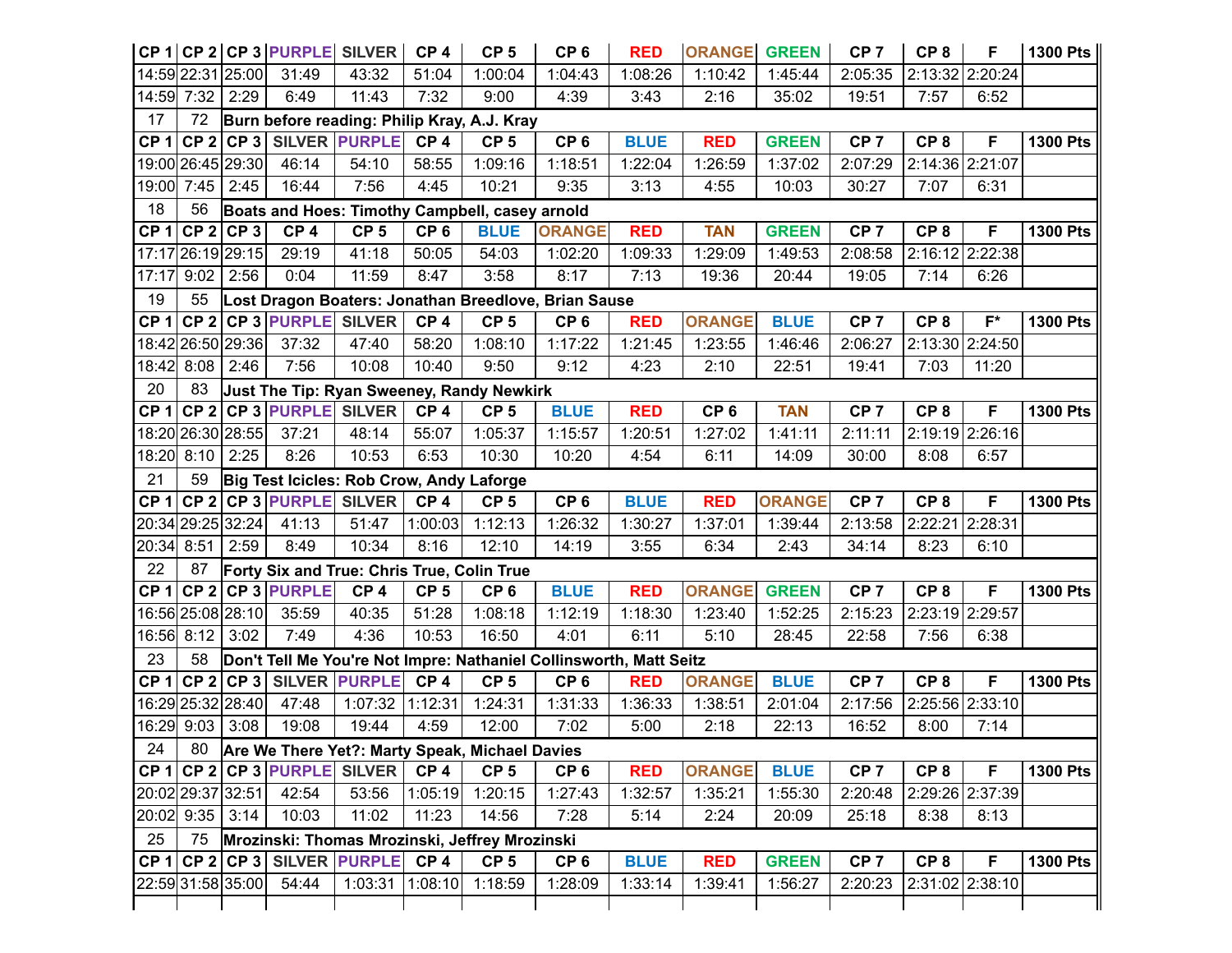|                 |                   | 22:59 8:59 3:02   | 19:44                               | 8:47                 | 4:39            | 10:49                                           | 9:10                                                  | 5:05            | 6:27            | 16:46           | 23:56           | 10:39           | 7:08            |                 |
|-----------------|-------------------|-------------------|-------------------------------------|----------------------|-----------------|-------------------------------------------------|-------------------------------------------------------|-----------------|-----------------|-----------------|-----------------|-----------------|-----------------|-----------------|
| 26              | 74                |                   | Team X: Jason Mollica, Alec Rottier |                      |                 |                                                 |                                                       |                 |                 |                 |                 |                 |                 |                 |
|                 | CP 1 CP 2         |                   | <b>CP 3 PURPLE SILVER</b>           |                      | CP <sub>4</sub> | CP <sub>5</sub>                                 | CP <sub>6</sub>                                       | <b>BLUE</b>     | <b>ORANGE</b>   | <b>RED</b>      | CP <sub>7</sub> | CP <sub>8</sub> | F               | <b>1300 Pts</b> |
|                 |                   | 19:25 29:11 32:31 | 41:23                               | 52:17                | 1:02:54         | 1:15:47                                         | 1:25:56                                               | 1:35:45         | 1:44:48         | 1:54:02         | 2:23:31         |                 | 2:32:06 2:39:44 |                 |
|                 | 19:25 9:46        | 3:20              | 8:52                                | 10:54                | 10:37           | 12:53                                           | 10:09                                                 | 9:49            | 9:03            | 9:14            | 29:29           | 8:35            | 7:38            |                 |
| 27              | 63                |                   |                                     |                      |                 | Stephen Who?: Steven Gill, Stephan Faherty      |                                                       |                 |                 |                 |                 |                 |                 |                 |
| CP <sub>1</sub> | CP <sub>2</sub>   |                   | <b>CP 3 PURPLE SILVER</b>           |                      | CP <sub>4</sub> | CP <sub>5</sub>                                 | CP <sub>6</sub>                                       | <b>BLUE</b>     | <b>ORANGE</b>   | <b>RED</b>      | CP <sub>7</sub> | CP <sub>8</sub> | F               | <b>1300 Pts</b> |
|                 |                   | 21:35 30:44 33:35 | 43:00                               | 53:45                | 1:03:33         | 1:14:28                                         | 1:25:53                                               | 1:36:36         | 1:48:43         | 1:57:14         | 2:24:06         |                 | 2:33:02 2:39:51 |                 |
|                 | 21:35 9:09        | 2:51              | 9:25                                | 10:45                | 9:48            | 10:55                                           | 11:25                                                 | 10:43           | 12:07           | 8:31            | 26:52           | 8:56            | 6:49            |                 |
| 28              | 85                |                   |                                     |                      |                 | Maine Made: John Veilleux, Richard Veilleux     |                                                       |                 |                 |                 |                 |                 |                 |                 |
| CP <sub>1</sub> |                   | $CP 2$ CP 3       |                                     | <b>SILVER PURPLE</b> | CP <sub>4</sub> | CP <sub>5</sub>                                 | CP <sub>6</sub>                                       | <b>BLUE</b>     | <b>RED</b>      | <b>ORANGE</b>   | CP <sub>7</sub> | CP <sub>8</sub> | F               | <b>1300 Pts</b> |
|                 |                   | 17:42 25:22 27:50 | 44:27                               | 53:17                | 59:19           | 1:11:45                                         | 1:26:09                                               | 1:31:48         | 1:38:00         | 1:41:33         | 2:24:28         |                 | 2:34:21 2:41:25 |                 |
|                 | 17:42 7:40        | 2:28              | 16:37                               | 8:50                 | 6:02            | 12:26                                           | 14:24                                                 | 5:39            | 6:12            | 3:33            | 42:55           | 9:53            | 7:04            |                 |
| 29              | 76                |                   |                                     |                      |                 | Moon Dogs Return: Christopher Ohm, Keith Till   |                                                       |                 |                 |                 |                 |                 |                 |                 |
| CP <sub>1</sub> | CP <sub>2</sub>   |                   | <b>CP 3 PURPLE SILVER</b>           |                      | CP <sub>4</sub> | CP <sub>5</sub>                                 | CP <sub>6</sub>                                       | <b>RED</b>      | <b>ORANGE</b>   | <b>BLUE</b>     | CP <sub>7</sub> | CP <sub>8</sub> | F               | <b>1300 Pts</b> |
|                 | 17:44 27:11 30:27 |                   | 39:26                               | 50:36                | 1:03:52         | 1:16:20                                         | 1:25:42                                               | 1:29:48         | 1:33:16         | 1:58:39         | 2:23:45         |                 | 2:35:06 2:43:17 |                 |
| 17:44 9:27      |                   | 3:16              | 8:59                                | 11:10                | 13:16           | 12:28                                           | 9:22                                                  | 4:06            | 3:28            | 25:23           | 25:06           | 11:21           | 8:11            |                 |
| 30              | 81                |                   |                                     |                      |                 | Clear Resolution: Ayinde Stewart, Dameon Ming   |                                                       |                 |                 |                 |                 |                 |                 |                 |
| CP <sub>1</sub> | CP <sub>2</sub>   |                   | <b>CP 3 PURPLE SILVER</b>           |                      | CP <sub>4</sub> | CP <sub>5</sub>                                 | CP <sub>6</sub>                                       | CP <sub>7</sub> | CP <sub>8</sub> | <b>RED</b>      | <b>ORANGE</b>   | <b>BLUE</b>     | F               | <b>1300 Pts</b> |
|                 |                   | 21:01 29:52 32:46 | 42:00                               | 53:25                | 1:02:08         | 1:14:36                                         | 1:25:48                                               | 1:50:19         | 1:59:25         | 2:17:21         | 2:19:59         |                 | 2:40:38 2:47:04 |                 |
| 21:01           | 8:51              | 2:54              | 9:14                                | 11:25                | 8:43            | 12:28                                           | 11:12                                                 | 24:31           | 9:06            | 17:56           | 2:38            | 20:39           | 6:26            |                 |
| 31              | 61                |                   |                                     |                      |                 | Me and the boys: Rob Dutcher, Erik Dutcher      |                                                       |                 |                 |                 |                 |                 |                 |                 |
| CP <sub>1</sub> |                   |                   | CP 2 CP 3 PURPLE SILVER             |                      | CP <sub>4</sub> | CP <sub>5</sub>                                 | CP <sub>6</sub>                                       | <b>BLUE</b>     | <b>RED</b>      | <b>ORANGE</b>   | CP <sub>7</sub> | CP <sub>8</sub> | F               | <b>1300 Pts</b> |
|                 |                   | 20:13 28:44 31:33 | 40:16                               | 51:22                | 1:02:52         | 1:15:11                                         | 1:23:09                                               | 1:27:29         | 1:33:36         | 1:37:21         | 2:36:02         |                 | 2:44:18 2:52:06 |                 |
|                 | 20:13 8:31        | 2:49              | 8:43                                | 11:06                | 11:30           | 12:19                                           | 7:58                                                  | 4:20            | 6:07            | 3:45            | 58:41           | 8:16            | 7:48            |                 |
| 32              | 57                |                   |                                     |                      |                 |                                                 | Ellisdale Construction 2: David Clark, Scott Eglinton |                 |                 |                 |                 |                 |                 |                 |
| CP <sub>1</sub> | CP <sub>2</sub>   |                   | <b>CP 3 PURPLE SILVER</b>           |                      | CP <sub>4</sub> | CP <sub>5</sub>                                 | CP <sub>6</sub>                                       | <b>BLUE</b>     | <b>RED</b>      | <b>TAN</b>      | CP <sub>7</sub> | CP <sub>8</sub> | F               | <b>1300 Pts</b> |
|                 |                   | 17:10 25:59 29:19 | 37:47                               | 48:28                | 57:57           | 1:09:06                                         | 1:16:06                                               | 1:20:02         | 1:26:25         | 1:58:11         | 2:27:09         |                 | 2:50:02 2:56:48 |                 |
|                 | 17:10 8:49        | 3:20              | 8:28                                | 10:41                | 9:29            | 11:09                                           | 7:00                                                  | 3:56            | 6:23            | 31:46           | 28:58           | 22:53           | 6:46            |                 |
| 33              | 54                |                   |                                     |                      |                 | Ellisdale Construction 3: Ward Bell, Kunal Shah |                                                       |                 |                 |                 |                 |                 |                 |                 |
|                 |                   |                   | $CP 1$ CP 2 CP 3 SILVER             | CP <sub>4</sub>      | CP <sub>5</sub> | CP <sub>6</sub>                                 | <b>BLUE</b>                                           | <b>ORANGE</b>   | <b>RED</b>      | CP <sub>7</sub> | CP <sub>8</sub> | F               |                 | <b>1200 Pts</b> |
|                 |                   | 21:09 30:30 33:42 | 52:45                               | 1:08:52 1:20:12      |                 | 1:27:54                                         | 1:32:46                                               | 1:43:39         | 1:52:26         | 2:17:53         | 2:27:30         | 2:35:54         |                 |                 |
|                 |                   | 21:09 9:21 3:12   | 19:03                               | 16:07                | 11:20           | 7:42                                            | 4:52                                                  | 10:53           | 8:47            | 25:27           | 9:37            | 8:24            |                 |                 |
| 34              | 67                |                   |                                     |                      |                 | 1st Timers: Brandon Hammond, Joey Cavucci       |                                                       |                 |                 |                 |                 |                 |                 |                 |
|                 |                   | $CP 1$ CP 2 CP 3  | CP <sub>4</sub>                     | CP <sub>5</sub>      | CP <sub>6</sub> | <b>RED</b>                                      | <b>ORANGE</b>                                         | <b>BLUE</b>     | <b>GREEN</b>    | CP <sub>7</sub> | CP <sub>8</sub> | F               |                 | <b>1200 Pts</b> |
|                 |                   | 21:59 31:19 34:32 | 34:39                               | 48:53                | 59:03           | 1:04:53                                         | 1:08:29                                               | 1:28:40         | 1:59:55         | 2:24:21         | 2:35:01         | 2:43:07         |                 |                 |
|                 | 21:59 9:20        | 3:13              | 0:07                                | 14:14                | 10:10           | 5:50                                            | 3:36                                                  | 20:11           | 31:15           | 24:26           | 10:40           | 8:06            |                 |                 |
|                 |                   |                   |                                     |                      |                 |                                                 |                                                       |                 |                 |                 |                 |                 |                 |                 |
|                 |                   |                   |                                     |                      |                 |                                                 |                                                       |                 |                 |                 |                 |                 |                 |                 |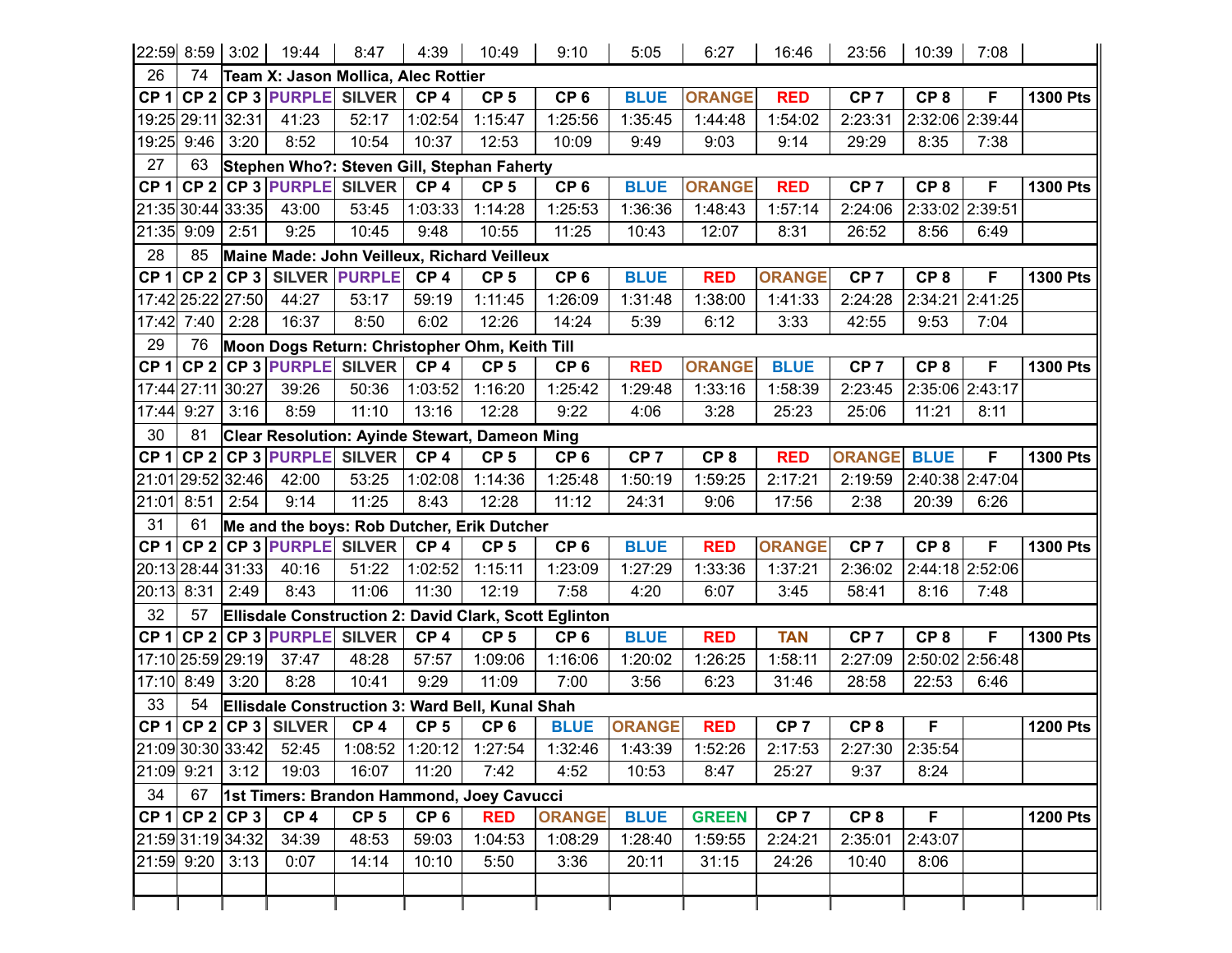| ∣Co-Ed            |            |                   |                         |                 |                 |                                                     |                                                                      |               |               |                 |                 |                 |                 |                 |
|-------------------|------------|-------------------|-------------------------|-----------------|-----------------|-----------------------------------------------------|----------------------------------------------------------------------|---------------|---------------|-----------------|-----------------|-----------------|-----------------|-----------------|
| 1                 | 99         |                   |                         |                 |                 | Weak Link: Justin Muhl, Julie Roguski, Tim Gay      |                                                                      |               |               |                 |                 |                 |                 |                 |
| CP <sub>1</sub>   |            |                   | CP 2 CP 3 PURPLE SILVER |                 | CP <sub>4</sub> | CP <sub>5</sub>                                     | CP <sub>6</sub>                                                      | <b>BLUE</b>   | <b>ORANGE</b> | <b>RED</b>      | CP <sub>7</sub> | CP <sub>8</sub> | F               | <b>1300 Pts</b> |
|                   |            | 17:50 25:10 28:02 | 36:17                   | 47:35           | 55:23           | 1:05:12                                             | 1:13:19                                                              | 1:17:08       | 1:29:07       | 1:37:22         | 1:59:28         |                 | 2:07:41 2:14:31 |                 |
| 17:50             | 7:20       | 2:52              | 8:15                    | 11:18           | 7:48            | 9:49                                                | 8:07                                                                 | 3:49          | 11:59         | 8:15            | 22:06           | 8:13            | 6:50            |                 |
| $\overline{2}$    | 98         |                   |                         |                 |                 |                                                     | NFG DIS Kraft: Jeffrey Miller, Stewart Lambert, Sabrina Scheffel     |               |               |                 |                 |                 |                 |                 |
| CP <sub>1</sub>   |            |                   | CP 2 CP 3 PURPLE SILVER |                 | CP <sub>4</sub> | CP <sub>5</sub>                                     | CP <sub>6</sub>                                                      | <b>RED</b>    | <b>ORANGE</b> | <b>BLUE</b>     | CP <sub>7</sub> | CP <sub>8</sub> | F               | <b>1300 Pts</b> |
|                   |            | 18:54 26:37 29:06 | 36:39                   | 46:32           | 55:20           | 1:05:41                                             | 1:13:28                                                              | 1:17:32       | 1:20:19       | 1:37:33         | 2:00:17         |                 | 2:08:23 2:16:18 |                 |
| 18:54             | 7:43       | 2:29              | 7:33                    | 9:53            | 8:48            | 10:21                                               | 7:47                                                                 | 4:04          | 2:47          | 17:14           | 22:44           | 8:06            | 7:55            |                 |
| 3                 | 256        |                   |                         |                 |                 |                                                     | Are We There Yet: Cindy Sieber, Jon Sieber, John Barnett             |               |               |                 |                 |                 |                 |                 |
| CP <sub>1</sub>   |            |                   | CP 2 CP 3 PURPLE SILVER |                 | CP <sub>4</sub> | CP <sub>5</sub>                                     | CP <sub>6</sub>                                                      | <b>BLUE</b>   | <b>RED</b>    | <b>GREEN</b>    | CP <sub>7</sub> | CP <sub>8</sub> | F               | <b>1300 Pts</b> |
|                   |            | 20:06 27:57 30:30 | 37:37                   | 48:01           | 55:37           | 1:05:06                                             | 1:13:34                                                              | 1:17:15       | 1:23:15       | 1:42:16         | 2:04:36         | 2:13:47         | 2:20:32         |                 |
| 20:06 7:51        |            | 2:33              | 7:07                    | 10:24           | 7:36            | 9:29                                                | 8:28                                                                 | 3:41          | 6:00          | 19:01           | 22:20           | 9:11            | 6:45            |                 |
| 4                 | 96         |                   |                         |                 |                 | Y us: Dan Folliard, June Folliard, Mitch Mayhew     |                                                                      |               |               |                 |                 |                 |                 |                 |
| CP <sub>1</sub>   |            |                   | CP 2 CP 3 PURPLE        | CP <sub>4</sub> | CP <sub>5</sub> | CP <sub>6</sub>                                     | <b>RED</b>                                                           | <b>ORANGE</b> | <b>BLUE</b>   | <b>GREEN</b>    | CP <sub>7</sub> | CP <sub>8</sub> | F               | <b>1300 Pts</b> |
|                   |            | 17:34 27:00 30:39 | 39:57                   | 46:28           | 59:34           | 1:08:06                                             | 1:12:18                                                              | 1:14:31       | 1:32:39       | 1:45:57         | 2:12:09         |                 | 2:19:58 2:27:18 |                 |
| 17:34             | 9:26       | 3:39              | 9:18                    | 6:31            | 13:06           | 8:32                                                | 4:12                                                                 | 2:13          | 18:08         | 13:18           | 26:12           | 7:49            | 7:20            |                 |
| 5                 |            |                   |                         |                 |                 | 258 RBO: John Weathers, Jessica Mulder, Russ Keagle |                                                                      |               |               |                 |                 |                 |                 |                 |
| CP <sub>1</sub>   |            |                   | $CP$ 2 CP 3 PURPLE      | <b>SILVER</b>   | CP <sub>4</sub> | CP <sub>5</sub>                                     | <b>BLUE</b>                                                          | <b>ORANGE</b> | <b>RED</b>    | CP <sub>6</sub> | CP <sub>7</sub> | CP <sub>8</sub> | F               | <b>1300 Pts</b> |
| 18:27             |            | 27:09 29:59       | 37:23                   | 47:22           | 55:33           | 1:05:52                                             | 1:19:35                                                              | 1:31:33       | 1:39:31       | 1:46:30         | 2:11:01         |                 | 2:19:43 2:27:46 |                 |
| 18:27             | 8:42       | 2:50              | 7:24                    | 9:59            | 8:11            | 10:19                                               | 13:43                                                                | 11:58         | 7:58          | 6:59            | 24:31           | 8:42            | 8:03            |                 |
| 6                 | 90         |                   |                         |                 |                 |                                                     | Demwood: Clay Deming, Kristin Wood, Shane Fletcher                   |               |               |                 |                 |                 |                 |                 |
| CP <sub>1</sub>   |            |                   | CP 2 CP 3 PURPLE        | <b>SILVER</b>   | CP <sub>4</sub> | CP <sub>5</sub>                                     | CP <sub>6</sub>                                                      | <b>BLUE</b>   | <b>RED</b>    | <b>GREEN</b>    | CP <sub>7</sub> | CP <sub>8</sub> | F               | <b>1300 Pts</b> |
|                   |            | 17:32 26:56 30:14 | 39:10                   | 50:40           | 1:02:39         | 1:14:19                                             | 1:26:06                                                              | 1:30:24       | 1:37:15       | 1:54:25         | 2:16:50         |                 | 2:25:25 2:32:46 |                 |
| 17:32             | 9:24       | 3:18              | 8:56                    | 11:30           | 11:59           | 11:40                                               | 11:47                                                                | 4:18          | 6:51          | 17:10           | 22:25           | 8:35            | 7:21            |                 |
| $\overline{7}$    | 254        |                   |                         |                 |                 |                                                     | Idahmont: Jennifer Schmutzler, Allen Taylor, Amanda Paquette         |               |               |                 |                 |                 |                 |                 |
| CP <sub>1</sub>   |            |                   | CP 2 CP 3 PURPLE SILVER |                 | CP <sub>4</sub> | CP <sub>5</sub>                                     | <b>BLUE</b>                                                          | <b>RED</b>    | <b>ORANGE</b> | CP <sub>6</sub> | CP <sub>7</sub> | CP <sub>8</sub> | $F^*$           | <b>1300 Pts</b> |
|                   |            | 18:32 26:53 29:45 | 37:54                   | 48:33           | 57:25           | 1:08:03                                             | 1:18:26                                                              | 1:24:53       | 1:27:12       | 1:44:10         | 2:13:12         |                 | 2:22:28 2:34:43 |                 |
|                   | 18:32 8:21 | 2:52              | 8:09                    | 10:39           | 8:52            | 10:38                                               | 10:23                                                                | 6:27          | 2:19          | 16:58           | 29:02           | 9:16            | 12:15           |                 |
| 8                 |            |                   |                         |                 |                 |                                                     | 255 Orange Crush: Holly Seeloff, Matt McElroy, Chris Meawad          |               |               |                 |                 |                 |                 |                 |
|                   |            |                   |                         |                 |                 | CP 1 CP 2 CP 3 PURPLE SILVER CP 4 CP 5              | CP <sub>6</sub>                                                      | <b>RED</b>    | <b>ORANGE</b> | <b>BLUE</b>     | CP <sub>7</sub> | CP <sub>8</sub> | $\overline{F}$  | 1300 Pts        |
| 17:58 28:37 32:17 |            |                   | 43:04                   | 54:18           | 1:05:25         | 1:18:41                                             | 1:30:30                                                              | 1:36:26       | 1:39:24       | 1:59:21         | 2:21:33         |                 | 2:30:45 2:39:08 |                 |
|                   |            | 17:58 10:39 3:40  | 10:47                   | 11:14           | 11:07           | 13:16                                               | 11:49                                                                | 5:56          | 2:58          | 19:57           | 22:12           | 9:12            | 8:23            |                 |
| 9                 |            |                   |                         |                 |                 |                                                     | 100 Low speed High drag: Benjamin Queipo, Kris Vadnais, Lauren Fries |               |               |                 |                 |                 |                 |                 |
|                   |            | $CP 1$ CP 2 CP 3  | CP <sub>4</sub>         | CP <sub>5</sub> | CP <sub>6</sub> | <b>BLUE</b>                                         | <b>ORANGE</b>                                                        | <b>RED</b>    | <b>TAN</b>    | <b>GREEN</b>    | CP <sub>7</sub> | CP <sub>8</sub> | F               | <b>1300 Pts</b> |
|                   |            | 20:12 29:01 31:52 | 32:07                   | 44:20           | 52:32           | 56:38                                               | 1:10:50                                                              | 1:19:05       | 1:41:45       | 2:06:01         | 2:30:49         |                 | 2:40:02 2:47:41 |                 |
|                   | 20:12 8:49 | 2:51              | 0:15                    | 12:13           | 8:12            | 4:06                                                | 14:12                                                                | 8:15          | 22:40         | 24:16           | 24:48           | 9:13            | 7:39            |                 |
| 10                |            |                   |                         |                 |                 |                                                     | 257 Oliver's Pit Crew: Linda Tello, Valentin Chapa, Bret Howard      |               |               |                 |                 |                 |                 |                 |
|                   |            |                   |                         |                 |                 |                                                     |                                                                      |               |               |                 |                 |                 |                 |                 |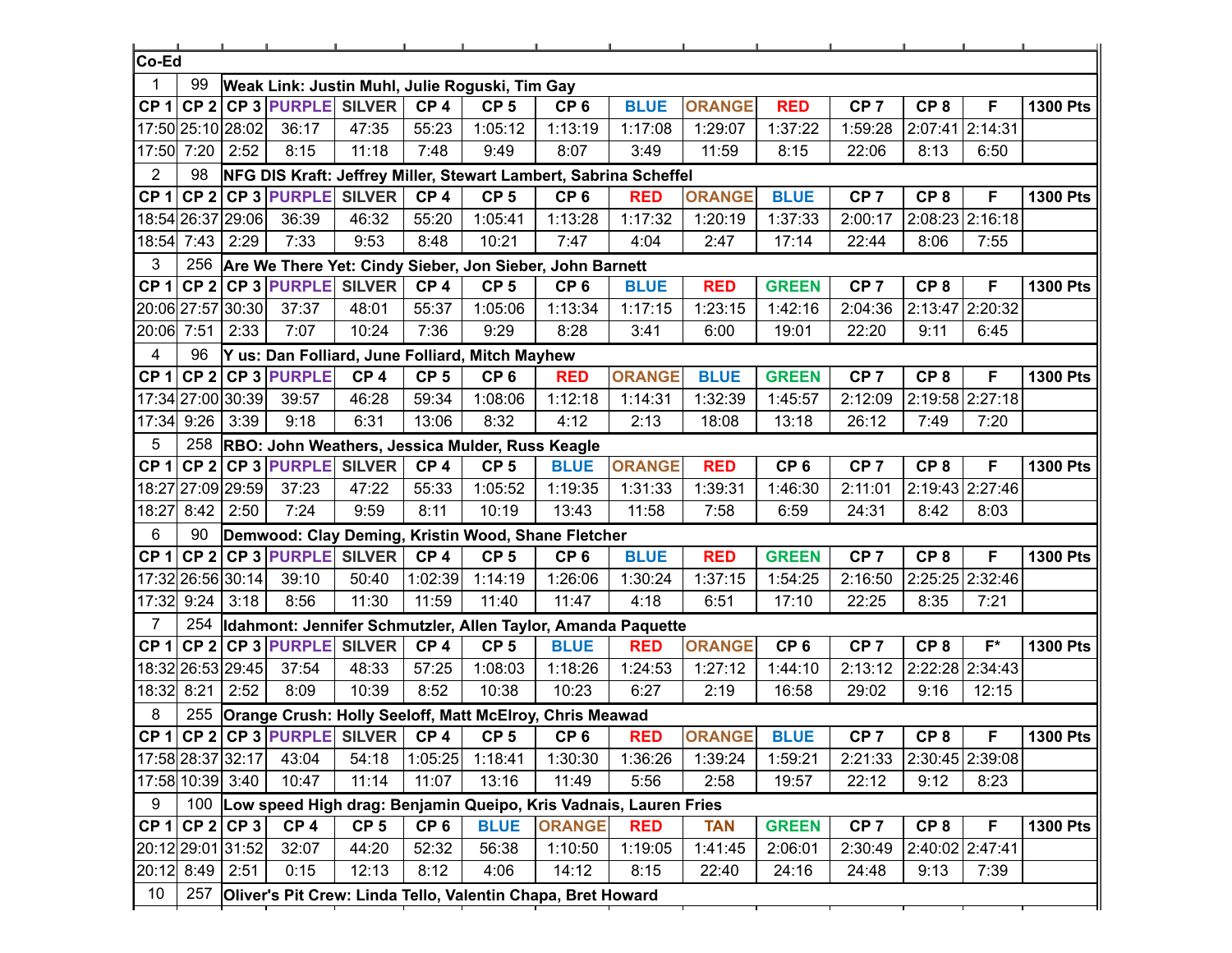|                   |                   |             | CP 1 CP 2 CP 3 PURPLE SILVER      |                      | CP <sub>4</sub> | CP <sub>5</sub> | CP <sub>6</sub>                                                                    | <b>BLUE</b>   | <b>RED</b>    | <b>TAN</b>      | CP <sub>7</sub> | CP <sub>8</sub> | $F^*$             | 1300 Pts        |
|-------------------|-------------------|-------------|-----------------------------------|----------------------|-----------------|-----------------|------------------------------------------------------------------------------------|---------------|---------------|-----------------|-----------------|-----------------|-------------------|-----------------|
|                   | 16:15 24:58 27:55 |             | 36:01                             | 46:56                | 58:00           | 1:09:26         | 1:17:03                                                                            | 1:21:01       | 1:34:19       | 1:49:16         | 2:31:36         |                 | 2:40:46 2:53:10   |                 |
|                   | 16:15 8:43        | 2:57        | 8:06                              | 10:55                | 11:04           | 11:26           | 7:37                                                                               | 3:58          | 13:18         | 14:57           | 42:20           | 9:10            | 12:24             |                 |
| 11                | 92                |             |                                   |                      |                 |                 | The Hot Tamales: Dee Dee Dotson, Dan Goodwin, Lori Cheak                           |               |               |                 |                 |                 |                   |                 |
| CP <sub>1</sub>   |                   |             | CP 2 CP 3 PURPLE SILVER           |                      | CP <sub>4</sub> | CP <sub>5</sub> | CP <sub>6</sub>                                                                    | <b>BLUE</b>   | <b>RED</b>    | <b>ORANGE</b>   | CP <sub>7</sub> | CP <sub>8</sub> | F                 | <b>1300 Pts</b> |
|                   | 21:24 31:31 34:53 |             | 44:28                             | 56:07                | 1:10:04         | 1:23:59         | 1:33:16                                                                            | 1:38:02       | 1:47:46       | 1:51:14         | 2:37:06         |                 | 2:46:48 2:55:37   |                 |
|                   | 21:24 10:07 3:22  |             | 9:35                              | 11:39                | 13:57           | 13:55           | 9:17                                                                               | 4:46          | 9:44          | 3:28            | 45:52           | 9:42            | 8:49              |                 |
| 12                | 97                |             |                                   |                      |                 |                 | Knock Yourself Out: Susan Harrington, Connor Harrington, Colton Harrington         |               |               |                 |                 |                 |                   |                 |
| CP <sub>1</sub>   |                   |             | $CP$ 2 CP 3 PURPLE                | CP <sub>4</sub>      | CP <sub>5</sub> | CP <sub>6</sub> | <b>RED</b>                                                                         | <b>ORANGE</b> | <b>BLUE</b>   | <b>TAN</b>      | CP <sub>7</sub> | CP <sub>8</sub> | F                 | <b>1300 Pts</b> |
|                   | 21:13 30:17 33:16 |             | 42:30                             | 47:49                | 59:08           | 1:06:10         | 1:11:22                                                                            | 1:14:20       | 1:37:19       | 2:05:53         | 2:43:24         |                 | 2:53:10 3:00:56   |                 |
| 21:13             | 9:04              | 2:59        | 9:14                              | 5:19                 | 11:19           | 7:02            | 5:12                                                                               | 2:58          | 22:59         | 28:34           | 37:31           | 9:46            | 7:46              |                 |
| 13                | 93                |             |                                   |                      |                 |                 | MacGruber: Stephanie Dunlap, Steve Dunlap, Steve Estee                             |               |               |                 |                 |                 |                   |                 |
|                   |                   |             | $CP 1$ CP 2 CP 3 PURPLE SILVER    |                      | CP <sub>4</sub> | CP <sub>5</sub> | CP <sub>6</sub>                                                                    | <b>BLUE</b>   | <b>RED</b>    | <b>ORANGE</b>   | CP <sub>7</sub> | CP <sub>8</sub> | F                 | <b>1300 Pts</b> |
|                   | 18:58 31:11 35:08 |             | 45:00                             | 56:24                | 1:10:12         | 1:27:47         | 1:40:05                                                                            | 1:44:22       | 1:53:42       | 1:56:56         | 2:45:27         |                 | 2:54:35 3:02:36   |                 |
|                   | 18:58 12:13 3:57  |             | 9:52                              | 11:24                | 13:48           | 17:35           | 12:18                                                                              | 4:17          | 9:20          | 3:14            | 48:31           | 9:08            | 8:01              |                 |
| 14                | 95                |             |                                   |                      |                 |                 | BCCRS3: Kelly Fairweather, Melissa Simpson, Michael Simpson                        |               |               |                 |                 |                 |                   |                 |
| CP <sub>1</sub>   |                   | $CP 2$ CP 3 |                                   | <b>SILVER PURPLE</b> | CP <sub>4</sub> | CP <sub>5</sub> | CP <sub>6</sub>                                                                    | <b>RED</b>    | <b>ORANGE</b> | <b>BLUE</b>     | CP <sub>7</sub> | CP <sub>8</sub> | F                 | <b>1300 Pts</b> |
|                   | 21:56 32:19 35:43 |             | 57:42                             | 1:10:34              | 1:17:45         | 1:32:19         | 1:42:40                                                                            | 1:50:25       | 1:54:09       | 2:21:11         | 2:59:24         |                 | 3:13:35 3:25:38   |                 |
|                   | 21:56 10:23 3:24  |             | 21:59                             | 12:52                | 7:11            | 14:34           | 10:21                                                                              | 7:45          | 3:44          | 27:02           | 38:13           | 14:11           | 12:03             |                 |
| nc                | 259               |             |                                   |                      |                 |                 | BCCRS2: Howie Weinstein, x Anna Hall, Arun Mallikajunan                            |               |               |                 |                 |                 |                   |                 |
| CP 1              |                   |             | CP 2 CP 3 SILVER PURPLE           |                      | CP <sub>4</sub> | CP <sub>5</sub> | <b>BLUE</b>                                                                        | <b>ORANGE</b> | <b>RED</b>    | CP <sub>6</sub> | CP <sub>7</sub> | CP <sub>8</sub> | F                 | <b>1300 Pts</b> |
|                   | 21:17 37:43 41:19 |             | 56:28                             | 1:04:22              | 1:09:00         | 1:19:38         | 1:35:15                                                                            | 1:43:54       | 1:51:07       | 1:59:28         | 2:16:32         | 2:25:15 2:31:41 |                   |                 |
|                   | 21:17 16:26 3:36  |             | 15:09                             | 7:54                 | 4:38            | 10:38           | 15:37                                                                              | 8:39          | 7:13          | 8:21            | 17:04           | 8:43            | 6:26              |                 |
|                   |                   |             |                                   |                      |                 |                 |                                                                                    |               |               |                 |                 |                 |                   |                 |
|                   |                   |             |                                   |                      |                 |                 |                                                                                    |               |               |                 |                 |                 |                   |                 |
| Female            |                   |             |                                   |                      |                 |                 |                                                                                    |               |               |                 |                 |                 |                   |                 |
| 1                 | 263               |             |                                   |                      |                 |                 | Team Hermione: Hilary Lahn, Natalie White, Kaylie Stein                            |               |               |                 |                 |                 |                   |                 |
| CP <sub>1</sub>   |                   | $CP 2$ CP 3 | CP <sub>4</sub>                   | CP <sub>5</sub>      | CP <sub>6</sub> | <b>BLUE</b>     | <b>ORANGE</b>                                                                      | <b>RED</b>    | <b>TAN</b>    | <b>GREEN</b>    | CP <sub>7</sub> | CP <sub>8</sub> | $F^*$             | <b>1300 Pts</b> |
|                   | 21:43 30:37 33:25 |             | 33:37                             | 45:19                | 54:28           | 58:45           | 1:15:10                                                                            | 1:23:22       | 1:41:50       | 2:02:13         | 2:29:34         |                 | 2:38:47 2:51:55   |                 |
| 21:43             | 8:54              | 2:48        | 0:12                              | 11:42                | 9:09            | 4:17            | 16:25                                                                              | 8:12          | 18:28         | 20:23           | 27:21           | 9:13            | 13:08             |                 |
| $\overline{2}$    |                   |             |                                   |                      |                 |                 | 264 The A Team: Cara Miller, Livia Drescher, Kathleen Koch                         |               |               |                 |                 |                 |                   |                 |
|                   |                   |             | CP 1 CP 2 CP 3 SILVER PURPLE CP 4 |                      |                 | CP <sub>5</sub> | CP <sub>6</sub>                                                                    | <b>BLUE</b>   | <b>RED</b>    | <b>ORANGE</b>   | CP <sub>7</sub> | CP <sub>8</sub> | F                 | <b>1300 Pts</b> |
|                   | 20:49 31:26 35:10 |             | 55:52                             | 1:06:20 1:12:44      |                 | 1:26:03         | 1:33:45                                                                            | 1:38:24       | 1:50:10       | 1:54:33         | 2:42:45         |                 | 2:54:24 3:05:33   |                 |
|                   | 20:49 10:37 3:44  |             | 20:42                             | 10:28                | 6:24            | 13:19           | 7:42                                                                               | 4:39          | 11:46         | 4:23            | 48:12           | 11:39           | 11:09             |                 |
| $\mathbf{3}$      |                   |             |                                   |                      |                 |                 | 266 Against My Better Judgement: Colleen Sullivan, Krysten Fertonardo, Alexis Roth |               |               |                 |                 |                 |                   |                 |
|                   |                   |             | CP 1 CP 2 CP 3 PURPLE SILVER      |                      | CP <sub>4</sub> | CP <sub>5</sub> | CP <sub>6</sub>                                                                    | <b>BLUE</b>   | <b>RED</b>    | <b>ORANGE</b>   | CP <sub>7</sub> | CP <sub>8</sub> | F                 | <b>1300 Pts</b> |
| 23:19 32:55 35:56 |                   |             | 47:14                             | 58:45                | 1:10:33         | 1:23:36         | 1:33:30                                                                            | 1:38:56       | 1:51:26       | 1:57:27         | 2:50:56         |                 | $3:04:43$ 3:15:16 |                 |
|                   |                   |             |                                   |                      |                 |                 |                                                                                    |               |               |                 |                 |                 |                   |                 |
|                   | 23:19 9:36 3:01   |             | 11:18                             | 11:31                | 11:48           | 13:03           | 9:54                                                                               | 5:26          | 12:30         | 6:01            | 53:29           | 13:47           | 10:33             |                 |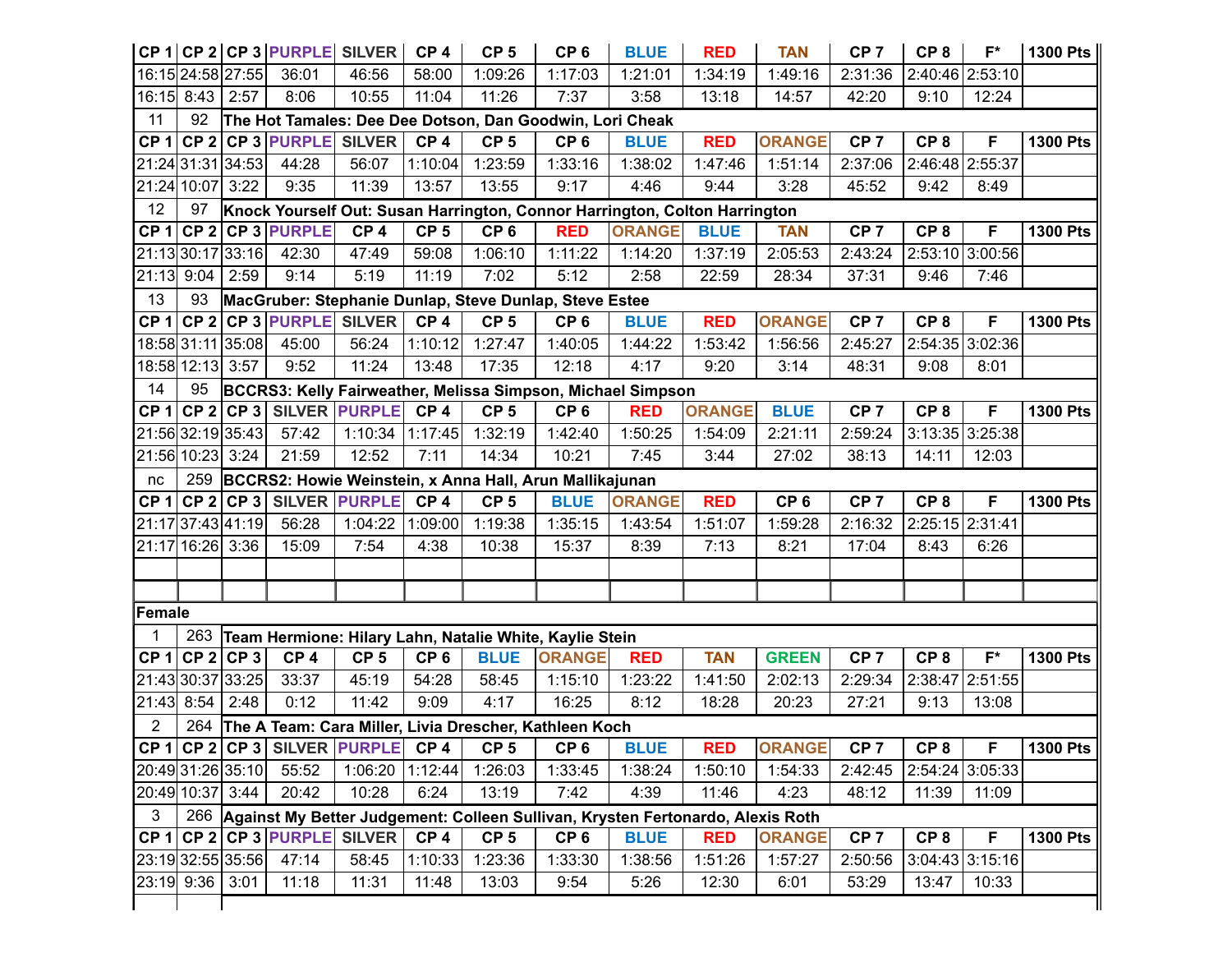| 4               |                    |              |                                |                 |                 | 261   Three Blind Mice: Christie Graber, Cindy Calvin, Melissa Ebrahimnejad |                                                                            |               |               |                 |                 |                 |                 |                 |
|-----------------|--------------------|--------------|--------------------------------|-----------------|-----------------|-----------------------------------------------------------------------------|----------------------------------------------------------------------------|---------------|---------------|-----------------|-----------------|-----------------|-----------------|-----------------|
| CP <sub>1</sub> |                    |              | <b>CP 2 CP 3 PURPLE SILVER</b> |                 | CP <sub>4</sub> | CP <sub>5</sub>                                                             | CP <sub>6</sub>                                                            | <b>BLUE</b>   | <b>RED</b>    | <b>ORANGE</b>   | CP <sub>7</sub> | CP <sub>8</sub> | F               | <b>1300 Pts</b> |
|                 | 23:13 32:23 35:39  |              | 45:33                          | 58:09           | 1:12:47         | 1:27:05                                                                     | 1:39:55                                                                    | 1:43:53       | 1:54:42       | 1:59:03         | 2:54:45         |                 | 3:07:47 3:17:43 |                 |
| 23:13           | 9:10               | 3:16         | 9:54                           | 12:36           | 14:38           | 14:18                                                                       | 12:50                                                                      | 3:58          | 10:49         | 4:21            | 55:42           | 13:02           | 9:56            |                 |
| 5               | 262                |              |                                |                 |                 |                                                                             | 3-Pak: Melinda Hoffman, Julie Horvath, Denise Paolini                      |               |               |                 |                 |                 |                 |                 |
| CP <sub>1</sub> |                    |              | CP 2 CP 3 PURPLE SILVER        |                 | CP <sub>4</sub> | CP <sub>5</sub>                                                             | CP <sub>6</sub>                                                            | <b>BLUE</b>   | <b>RED</b>    | <b>ORANGE</b>   | CP <sub>7</sub> | CP <sub>8</sub> | $F^*$           | <b>1300 Pts</b> |
|                 | 21:03 32:13 36:06  |              | 46:45                          | 1:00:12 1:14:30 |                 | 1:29:54                                                                     | 1:45:41                                                                    | 1:50:19       | 2:00:22       | 2:03:34         | 2:56:04         | 3:07:58 3:23:07 |                 |                 |
| 21:03           |                    | $11:10$ 3:53 | 10:39                          | 13:27           | 14:18           | 15:24                                                                       | 15:47                                                                      | 4:38          | 10:03         | 3:12            | 52:30           | 11:54           | 15:09           |                 |
| 6               | 260                |              |                                |                 |                 |                                                                             | Two Slugs and a Cheetah: Michelle Faucher, Danielle Faucher, Joanne Chiedi |               |               |                 |                 |                 |                 |                 |
| CP <sub>1</sub> |                    | $CP 2$ CP 3  | CP <sub>4</sub>                | CP <sub>5</sub> | CP <sub>6</sub> | <b>BLUE</b>                                                                 | <b>RED</b>                                                                 | <b>ORANGE</b> | <b>TAN</b>    | CP <sub>7</sub> | CP <sub>8</sub> | $F^*$           |                 | <b>1200 Pts</b> |
|                 | 19:40 29:04 32:28  |              | 32:38                          | 44:16           | 53:14           | 59:20                                                                       | 1:05:54                                                                    | 1:08:39       | 1:38:27       | 2:35:51         | 2:47:00         | 3:00:55         |                 |                 |
| 19:40           | 9:24               | 3:24         | 0:10                           | 11:38           | 8:58            | 6:06                                                                        | 6:34                                                                       | 2:45          | 29:48         | 57:24           | 11:09           | 13:55           |                 |                 |
| 7               | 265                |              |                                |                 |                 |                                                                             | BCCRS4: Rachel Singley, Shannon McGuigan, Jenn Tsai                        |               |               |                 |                 |                 |                 |                 |
| CP <sub>1</sub> |                    |              | $CP$ 2 CP 3 PURPLE             | <b>SILVER</b>   | CP <sub>4</sub> | CP <sub>5</sub>                                                             | CP <sub>6</sub>                                                            | <b>RED</b>    | <b>BLUE</b>   | CP <sub>7</sub> | CP <sub>8</sub> | F               |                 | <b>1200 Pts</b> |
|                 | 23:43 37:47 42:56  |              | 53:45                          | 1:09:29         | 1:29:16         | 1:48:02                                                                     | 2:02:30                                                                    | 2:11:19       | 2:28:19       | 3:11:41         | 3:30:43         | 3:46:49         |                 |                 |
|                 | 23:43 14:04 5:09   |              | 10:49                          | 15:44           | 19:47           | 18:46                                                                       | 14:28                                                                      | 8:49          | 17:00         | 43:22           | 19:02           | 16:06           |                 |                 |
|                 |                    |              |                                |                 |                 |                                                                             |                                                                            |               |               |                 |                 |                 |                 |                 |
|                 |                    |              |                                |                 |                 |                                                                             |                                                                            |               |               |                 |                 |                 |                 |                 |
| <b>Male</b>     |                    |              |                                |                 |                 |                                                                             |                                                                            |               |               |                 |                 |                 |                 |                 |
| $\mathbf 1$     |                    |              |                                |                 |                 |                                                                             | 284 U3: John Schaller, Bradley Wedemeyer, Matthew Briggs                   |               |               |                 |                 |                 |                 |                 |
|                 |                    |              |                                |                 |                 |                                                                             |                                                                            |               |               |                 |                 |                 |                 |                 |
| CP <sub>1</sub> |                    |              | CP 2 CP 3 PURPLE SILVER        |                 | CP <sub>4</sub> | CP <sub>5</sub>                                                             | CP <sub>6</sub>                                                            | <b>BLUE</b>   | <b>RED</b>    | <b>ORANGE</b>   | CP <sub>7</sub> | CP <sub>8</sub> | F               | <b>1300 Pts</b> |
|                 | 16:01 24:24 26:47  |              | 34:22                          | 44:24           | 53:19           | 1:03:22                                                                     | 1:09:53                                                                    | 1:13:00       | 1:18:23       | 1:20:25         | 1:46:20         | 1:53:28         | 1:59:23         |                 |
| 16:01           | 8:23               | 2:23         | 7:35                           | 10:02           | 8:55            | 10:03                                                                       | 6:31                                                                       | 3:07          | 5:23          | 2:02            | 25:55           | 7:08            | 5:55            |                 |
| $\mathbf 1$     | 288                |              |                                |                 |                 |                                                                             | The Eskimo Brothers: Trent Wilee, Scott Sachs, Justin Antinarella          |               |               |                 |                 |                 |                 |                 |
| CP <sub>1</sub> |                    |              | CP 2 CP 3 PURPLE SILVER        |                 | CP <sub>4</sub> | CP <sub>5</sub>                                                             | CP <sub>6</sub>                                                            | <b>BLUE</b>   | <b>ORANGE</b> | <b>RED</b>      | CP <sub>7</sub> | CP <sub>8</sub> | F               | <b>1300 Pts</b> |
|                 | 14:42 22:02 24:33  |              | 32:16                          | 44:09           | 51:30           | 1:01:13                                                                     | 1:07:04                                                                    | 1:10:41       | 1:19:01       | 1:25:30         | 1:46:17         | 1:53:24         | 1:59:23         |                 |
| 14:42           | 7:20               | 2:31         | 7:43                           | 11:53           | 7:21            | 9:43                                                                        | 5:51                                                                       | 3:37          | 8:20          | 6:29            | 20:47           | 7:07            | 5:59            |                 |
| 3               | 283                |              |                                |                 |                 |                                                                             | Weekend Warriors: Benjamin Saks, Matthew Schamel, Land-R Schamel           |               |               |                 |                 |                 |                 |                 |
| CP <sub>1</sub> |                    |              | CP 2 CP 3 PURPLE               | <b>SILVER</b>   | CP <sub>4</sub> | CP <sub>5</sub>                                                             | CP <sub>6</sub>                                                            | <b>BLUE</b>   | <b>ORANGE</b> | <b>RED</b>      | CP <sub>7</sub> | CP <sub>8</sub> | F               | <b>1300 Pts</b> |
|                 | 14:58 23:00 25:46  |              | 33:25                          | 44:16           | 50:29           | 1:00:09                                                                     | 1:06:56                                                                    | 1:11:20       | 1:20:08       | 1:26:46         | 1:50:40         |                 | 1:58:17 2:04:30 |                 |
|                 | 14:58 8:02 2:46    |              | 7:39                           | 10:51           | 6:13            | 9:40                                                                        | 6:47                                                                       | 4:24          | 8:48          | 6:38            | 23:54           | 7:37            | 6:13            |                 |
| 4               |                    |              |                                |                 |                 |                                                                             | 280 Sparta: Thomas Moore, William Ellison, Quinn Scripter                  |               |               |                 |                 |                 |                 |                 |
| CP 1            |                    |              | CP 2 CP 3 PURPLE               | CP <sub>4</sub> | CP <sub>5</sub> | CP <sub>6</sub>                                                             | <b>RED</b>                                                                 | <b>ORANGE</b> | <b>BLUE</b>   | <b>GREEN</b>    | CP <sub>7</sub> | CP <sub>8</sub> | $F^*$           | <b>1300 Pts</b> |
|                 | 17:06 25:39 28:45  |              | 37:59                          | 43:40           | 56:19           | 1:02:32                                                                     | 1:06:24                                                                    | 1:08:49       | 1:28:37       | 1:39:11         | 1:59:08         |                 | 2:07:51 2:21:00 |                 |
| 17:06           |                    | $8:33$ 3:06  | 9:14                           | 5:41            | 12:39           | 6:13                                                                        | 3:52                                                                       | 2:25          | 19:48         | 10:34           | 19:57           | 8:43            | 13:09           |                 |
| 5               | 277                |              |                                |                 |                 |                                                                             | out of shape: Thomas Jankiewicz, Matt Glover, Tom Waters                   |               |               |                 |                 |                 |                 |                 |
|                 | $CP 1$ CP $2$ CP 3 |              | CP <sub>4</sub>                | CP <sub>5</sub> | CP <sub>6</sub> | <b>BLUE</b>                                                                 | <b>ORANGE</b>                                                              | <b>RED</b>    | <b>TAN</b>    | <b>GREEN</b>    | CP <sub>7</sub> | CP <sub>8</sub> | F               | <b>1300 Pts</b> |
|                 | 16:34 25:33 28:31  |              | 28:39                          | 41:00           | 52:00           | 55:22                                                                       | 1:02:00                                                                    | 1:08:24       | 1:28:44       | 1:48:19         | 2:08:22         |                 | 2:15:35 2:22:03 |                 |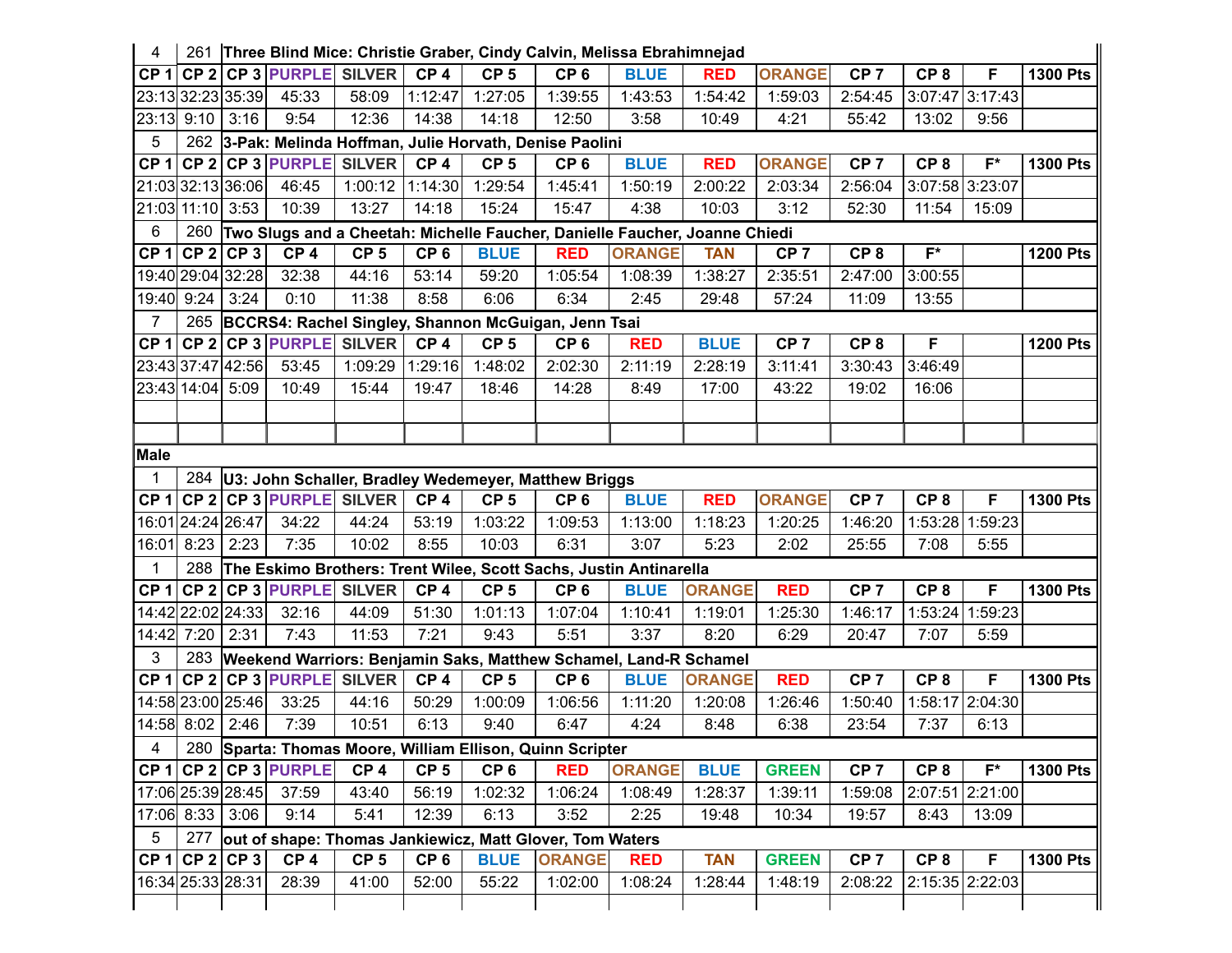| 16:34 8:59 2:58 |                   |                                                          | 0:08                                                                  | 12:21           | 11:00           | 3:22            | 6:38                                                                    | 6:24          | 20:20           | 19:35         | 20:03           | 7:13            | 6:28            |                 |
|-----------------|-------------------|----------------------------------------------------------|-----------------------------------------------------------------------|-----------------|-----------------|-----------------|-------------------------------------------------------------------------|---------------|-----------------|---------------|-----------------|-----------------|-----------------|-----------------|
| 6               | 272               | 3 Generations: Michael Dickey, Austin Dickey, Vic Dickey |                                                                       |                 |                 |                 |                                                                         |               |                 |               |                 |                 |                 |                 |
| CP <sub>1</sub> |                   |                                                          | $CP$ 2 CP 3 PURPLE                                                    | CP <sub>4</sub> | CP <sub>5</sub> | <b>BLUE</b>     | <b>ORANGE</b>                                                           | <b>RED</b>    | CP <sub>6</sub> | <b>GREEN</b>  | CP <sub>7</sub> | CP <sub>8</sub> | F               | <b>1300 Pts</b> |
|                 |                   | 17:26 27:14 30:23                                        | 39:46                                                                 | 45:38           | 58:13           | 1:11:39         | 1:21:21                                                                 | 1:28:48       | 1:36:39         | 1:45:32       | 2:06:13         |                 | 2:15:40 2:23:20 |                 |
|                 | 17:26 9:48        | 3:09                                                     | 9:23                                                                  | 5:52            | 12:35           | 13:26           | 9:42                                                                    | 7:27          | 7:51            | 8:53          | 20:41           | 9:27            | 7:40            |                 |
| $\overline{7}$  | 276               |                                                          |                                                                       |                 |                 |                 | Two Men and a Baby: Scott Gooch, Gary Clement, Jordan Gooch             |               |                 |               |                 |                 |                 |                 |
| CP <sub>1</sub> |                   |                                                          | CP 2 CP 3 PURPLE SILVER                                               |                 | CP <sub>4</sub> | CP <sub>5</sub> | CP <sub>6</sub>                                                         | <b>BLUE</b>   | <b>ORANGE</b>   | <b>RED</b>    | CP <sub>7</sub> | CP <sub>8</sub> | F               | <b>1300 Pts</b> |
|                 | 17:56 26:14 28:59 |                                                          | 37:06                                                                 | 47:15           | 56:51           | 1:07:47         | 1:16:47                                                                 | 1:21:06       | 1:33:26         | 1:40:43       | 2:10:18         | 2:19:03 2:26:01 |                 |                 |
|                 | 17:56 8:18        | 2:45                                                     | 8:07                                                                  | 10:09           | 9:36            | 10:56           | 9:00                                                                    | 4:19          | 12:20           | 7:17          | 29:35           | 8:45            | 6:58            |                 |
| 8               |                   |                                                          | 268 Krabar: Kris Barcomb, John Kralik, Tim Hattenberger               |                 |                 |                 |                                                                         |               |                 |               |                 |                 |                 |                 |
| CP <sub>1</sub> |                   |                                                          | $CP$ 2 CP 3 PURPLE                                                    | CP <sub>4</sub> | CP <sub>5</sub> | CP <sub>6</sub> | <b>BLUE</b>                                                             | <b>ORANGE</b> | <b>RED</b>      | <b>GREEN</b>  | CP <sub>7</sub> | CP <sub>8</sub> | F               | <b>1300 Pts</b> |
|                 | 20:41 29:13 32:02 |                                                          | 40:03                                                                 | 45:24           | 56:27           | 1:08:43         | 1:12:50                                                                 | 1:22:24       | 1:29:09         | 1:54:48       | 2:20:09         |                 | 2:28:23 2:35:48 |                 |
| 20:41           | 8:32              | 2:49                                                     | 8:01                                                                  | 5:21            | 11:03           | 12:16           | 4:07                                                                    | 9:34          | 6:45            | 25:39         | 25:21           | 8:14            | 7:25            |                 |
| 9               | 270               | Cerberus: Timothy Cox, Lee Finewood, Don Stack           |                                                                       |                 |                 |                 |                                                                         |               |                 |               |                 |                 |                 |                 |
| CP <sub>1</sub> |                   | $CP 2$ CP 3                                              | CP <sub>4</sub>                                                       | CP <sub>5</sub> | CP <sub>6</sub> | <b>BLUE</b>     | <b>ORANGE</b>                                                           | <b>RED</b>    | <b>TAN</b>      | <b>GREEN</b>  | CP <sub>7</sub> | CP <sub>8</sub> | F               | <b>1300 Pts</b> |
|                 |                   | 16:49 25:17 27:38                                        | 27:48                                                                 | 39:37           | 47:18           | 51:13           | 1:01:10                                                                 | 1:08:53       | 1:37:12         | 1:57:13       | 2:19:59         | 2:28:44 2:35:57 |                 |                 |
|                 | 16:49 8:28        | 2:21                                                     | 0:10                                                                  | 11:49           | 7:41            | 3:55            | 9:57                                                                    | 7:43          | 28:19           | 20:01         | 22:46           | 8:45            | 7:13            |                 |
| 10              | 285               |                                                          | Mysterion Professor Chaos an: Kyle Urda, Andrew Skaggs, Mike Corcoran |                 |                 |                 |                                                                         |               |                 |               |                 |                 |                 |                 |
| CP <sub>1</sub> |                   |                                                          | CP 2 CP 3 PURPLE SILVER                                               |                 | CP <sub>4</sub> | CP <sub>5</sub> | CP <sub>6</sub>                                                         | <b>BLUE</b>   | <b>RED</b>      | <b>GREEN</b>  | CP <sub>7</sub> | CP <sub>8</sub> | F               | <b>1300 Pts</b> |
|                 | 15:24 23:50 26:42 |                                                          | 34:38                                                                 | 44:38           | 52:05           | 1:02:50         | 1:09:28                                                                 | 1:13:24       | 1:27:56         | 1:54:16       | 2:18:36         |                 | 2:29:08 2:36:28 |                 |
|                 | 15:24 8:26        | 2:52                                                     | 7:56                                                                  | 10:00           | 7:27            | 10:45           | 6:38                                                                    | 3:56          | 14:32           | 26:20         | 24:20           | 10:32           | 7:20            |                 |
| 11              | 278               |                                                          |                                                                       |                 |                 |                 | The Champagne of Teams: Robert Magsipoc, John Maly, Gary Politzer       |               |                 |               |                 |                 |                 |                 |
| CP <sub>1</sub> |                   |                                                          | CP 2 CP 3 PURPLE SILVER                                               |                 | CP <sub>4</sub> | CP <sub>5</sub> | CP <sub>6</sub>                                                         | <b>BLUE</b>   | <b>RED</b>      | <b>ORANGE</b> | CP <sub>7</sub> | CP <sub>8</sub> | F               | <b>1300 Pts</b> |
|                 |                   | 20:44 30:47 33:58                                        | 43:45                                                                 | 55:39           | 1:05:36         | 1:18:28         | 1:27:11                                                                 | 1:32:23       | 1:40:01         | 1:42:32       | 2:18:47         | 2:28:41         | 2:38:01         |                 |
|                 | 20:44 10:03 3:11  |                                                          | 9:47                                                                  | 11:54           | 9:57            | 12:52           | 8:43                                                                    | 5:12          | 7:38            | 2:31          | 36:15           | 9:54            | 9:20            |                 |
| 12              | 273               |                                                          |                                                                       |                 |                 |                 | Fatty El Hefe and the Seattl: Casey Gaines, Emanuel Perez, Adam Chesser |               |                 |               |                 |                 |                 |                 |
| CP <sub>1</sub> |                   |                                                          | CP 2 CP 3 PURPLE SILVER                                               |                 | CP <sub>4</sub> | CP <sub>5</sub> | CP <sub>6</sub>                                                         | <b>RED</b>    | <b>ORANGE</b>   | <b>BLUE</b>   | CP <sub>7</sub> | CP <sub>8</sub> | F               | <b>1300 Pts</b> |
|                 | 18:49 27:49 30:44 |                                                          | 39:39                                                                 | 50:45           | 59:28           | 1:14:43         | 1:24:06                                                                 | 1:28:42       | 1:32:11         | 1:54:23       | 2:16:30         |                 | 2:28:13 2:39:24 |                 |
|                 | 18:49 9:00        | 2:55                                                     | 8:55                                                                  | 11:06           | 8:43            | 15:15           | 9:23                                                                    | 4:36          | 3:29            | 22:12         | 22:07           | 11:43           | 11:11           |                 |
| 13              | 267               |                                                          |                                                                       |                 |                 |                 | Johnny Utah: Christopher Ammon, Jeff Taggert, Gordon Lubold             |               |                 |               |                 |                 |                 |                 |
| CP <sub>1</sub> |                   |                                                          | $CP 2$ CP 3 PURPLE                                                    | CP <sub>4</sub> | CP <sub>5</sub> | CP <sub>6</sub> | <b>RED</b>                                                              | <b>ORANGE</b> | <b>BLUE</b>     | <b>GREEN</b>  | CP <sub>7</sub> | CP <sub>8</sub> | F               | 1300 Pts        |
|                 |                   | 17:21 27:41 31:00                                        | 41:06                                                                 | 48:51           | 1:01:37         | 1:13:15         | 1:17:39                                                                 | 1:20:35       | 1:41:54         | 1:55:51       | 2:22:46         |                 | 2:31:48 2:39:35 |                 |
|                 | 17:21 10:20 3:19  |                                                          | 10:06                                                                 | 7:45            | 12:46           | 11:38           | 4:24                                                                    | 2:56          | 21:19           | 13:57         | 26:55           | 9:02            | 7:47            |                 |
| 14              |                   |                                                          |                                                                       |                 |                 |                 | 269 better than last: Troy Claar, Jason Stern, Jim Moore                |               |                 |               |                 |                 |                 |                 |
|                 |                   |                                                          | CP 1 CP 2 CP 3 SILVER PURPLE                                          |                 | CP <sub>4</sub> | CP <sub>5</sub> | CP <sub>6</sub>                                                         | <b>RED</b>    | <b>ORANGE</b>   | <b>BLUE</b>   | CP <sub>7</sub> | CP <sub>8</sub> | F               | <b>1300 Pts</b> |
|                 |                   |                                                          | 22:45 31:46 34:56 55:16                                               | 1:03:49 1:08:39 |                 | 1:22:05         | 1:28:40                                                                 | 1:33:56       | 1:37:24         | 1:59:50       | 2:23:57         |                 | 2:32:49 2:40:23 |                 |
|                 | 22:45 9:01        | 3:10                                                     | 20:20                                                                 | 8:33            | 4:50            | 13:26           | 6:35                                                                    | 5:16          | 3:28            | 22:26         | 24:07           | 8:52            | 7:34            |                 |
| 15              | 271               |                                                          |                                                                       |                 |                 |                 | The Maylock Gang: Edward Danis, Dan Loomis, Rich Gibson                 |               |                 |               |                 |                 |                 |                 |
|                 |                   |                                                          |                                                                       |                 |                 |                 |                                                                         |               |                 |               |                 |                 |                 |                 |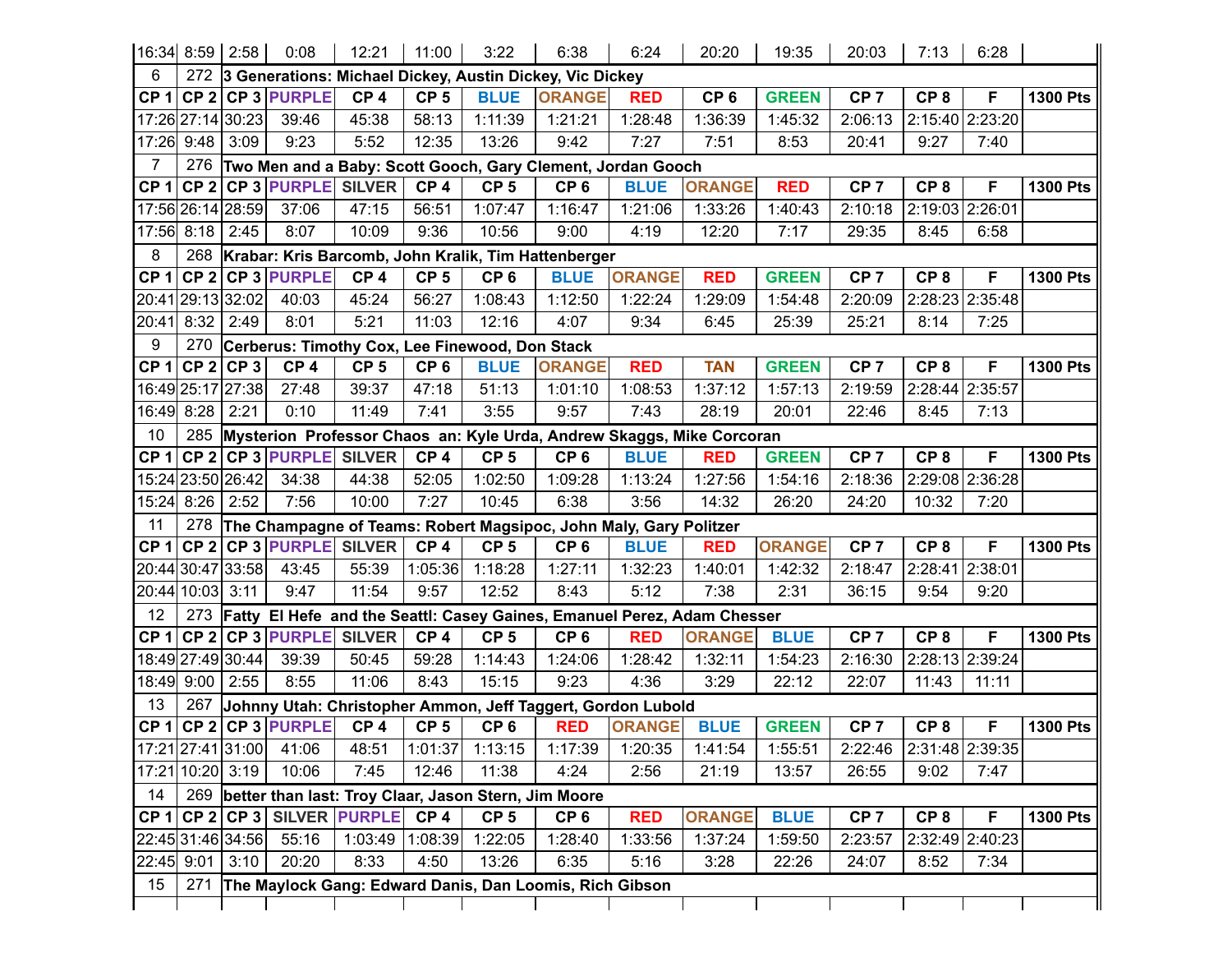|                 |                   |                                                             | CP 1 CP 2 CP 3 PURPLE SILVER                                              |                 | CP <sub>4</sub> | CP <sub>5</sub>                                              | CP <sub>6</sub> | <b>BLUE</b>                                                       | <b>RED</b>      | <b>GREEN</b>    | CP <sub>7</sub> | CP <sub>8</sub> | F                 | 1300 Pts        |
|-----------------|-------------------|-------------------------------------------------------------|---------------------------------------------------------------------------|-----------------|-----------------|--------------------------------------------------------------|-----------------|-------------------------------------------------------------------|-----------------|-----------------|-----------------|-----------------|-------------------|-----------------|
|                 | 17:45 28:46 32:06 |                                                             | 41:27                                                                     | 52:06           | 1:03:55         | 1:17:12                                                      | 1:26:28         | 1:30:54                                                           | 1:37:34         | 1:56:04         | 2:24:51         |                 | 2:34:43 2:42:52   |                 |
|                 | 17:45 11:01 3:20  |                                                             | 9:21                                                                      | 10:39           | 11:49           | 13:17                                                        | 9:16            | 4:26                                                              | 6:40            | 18:30           | 28:47           | 9:52            | 8:09              |                 |
| 16              | 281               | Off The Grid: Jason Pakes, Brandt Welker, Ben Lanier        |                                                                           |                 |                 |                                                              |                 |                                                                   |                 |                 |                 |                 |                   |                 |
| CP <sub>1</sub> |                   |                                                             | CP 2 CP 3 PURPLE SILVER                                                   |                 | CP <sub>4</sub> | CP <sub>5</sub>                                              | <b>RED</b>      | <b>ORANGE</b>                                                     | CP <sub>6</sub> | <b>GREEN</b>    | CP <sub>7</sub> | CP <sub>8</sub> | F                 | <b>1300 Pts</b> |
|                 | 18:20 27:47 30:59 |                                                             | 40:00                                                                     | 51:09           | 1:01:43         | 1:14:25                                                      | 1:25:59         | 1:28:43                                                           | 1:44:15         | 2:00:30         | 2:28:13         |                 | 2:40:18 2:48:49   |                 |
|                 | 18:20 9:27        | 3:12                                                        | 9:01                                                                      | 11:09           | 10:34           | 12:42                                                        | 11:34           | 2:44                                                              | 15:32           | 16:15           | 27:43           | 12:05           | 8:31              |                 |
| 17              |                   |                                                             | 287 Purcellville Yacht Club: Vincent Walcott, Steven Remick, Chris Dieken |                 |                 |                                                              |                 |                                                                   |                 |                 |                 |                 |                   |                 |
| CP <sub>1</sub> |                   |                                                             | CP 2 CP 3 PURPLE SILVER                                                   |                 | CP <sub>4</sub> | CP <sub>5</sub>                                              | <b>RED</b>      | <b>ORANGE</b>                                                     | <b>BLUE</b>     | CP <sub>6</sub> | CP <sub>7</sub> | CP <sub>8</sub> | F                 | <b>1300 Pts</b> |
|                 | 19:17 30:41 35:13 |                                                             | 45:09                                                                     | 58:18           | 1:13:18         | 1:29:50                                                      | 1:45:38         | 1:48:12                                                           | 2:13:23         | 2:16:27         | 2:42:09         |                 | 2:52:03 3:00:44   |                 |
|                 | 19:17 11:24 4:32  |                                                             | 9:56                                                                      | 13:09           | 15:00           | 16:32                                                        | 15:48           | 2:34                                                              | 25:11           | 3:04            | 25:42           | 9:54            | 8:41              |                 |
| 18              |                   | 289 Minotaurs: Donald Williams, Aaron Mosley, Kevin McVadon |                                                                           |                 |                 |                                                              |                 |                                                                   |                 |                 |                 |                 |                   |                 |
| CP <sub>1</sub> |                   |                                                             | CP 2 CP 3 PURPLE SILVER                                                   |                 | CP <sub>4</sub> | CP <sub>5</sub>                                              | CP <sub>6</sub> | <b>BLUE</b>                                                       | <b>RED</b>      | <b>ORANGE</b>   | CP <sub>7</sub> | CP <sub>8</sub> | F                 | <b>1300 Pts</b> |
|                 | 18:15 28:39 31:47 |                                                             | 42:47                                                                     | 55:43           | 1:12:39         | 1:27:43                                                      | 1:43:32         | 1:50:30                                                           | 1:57:40         | 2:00:27         | 2:43:00         |                 | 2:53:08 3:02:05   |                 |
|                 | 18:15 10:24 3:08  |                                                             | 11:00                                                                     | 12:56           | 16:56           | 15:04                                                        | 15:49           | 6:58                                                              | 7:10            | 2:47            | 42:33           | 10:08           | 8:57              |                 |
| 19              |                   | 275 Nubcake: Ian Gildea, Stanislav Schaller, Michael Gildea |                                                                           |                 |                 |                                                              |                 |                                                                   |                 |                 |                 |                 |                   |                 |
| CP <sub>1</sub> |                   |                                                             | $CP$ 2 CP 3 PURPLE                                                        | <b>SILVER</b>   | CP <sub>4</sub> | CP <sub>5</sub>                                              | CP <sub>6</sub> | <b>BLUE</b>                                                       | <b>RED</b>      | <b>ORANGE</b>   | CP <sub>7</sub> | CP <sub>8</sub> | F                 | <b>1300 Pts</b> |
|                 | 21:38 31:03 34:37 |                                                             | 44:37                                                                     | 56:14           | 1:10:20         | 1:22:36                                                      | 1:32:33         | 1:36:59                                                           | 1:45:03         | 1:48:30         | 2:40:56         |                 | 2:56:11 3:06:58   |                 |
|                 | 21:38 9:25        | 3:34                                                        | 10:00                                                                     | 11:37           | 14:06           | 12:16                                                        | 9:57            | 4:26                                                              | 8:04            | 3:27            | 52:26           | 15:15           | 10:47             |                 |
| 20              |                   |                                                             |                                                                           |                 |                 |                                                              |                 | 282 Verticle Culture: Saif Rehman, Attique Rehman, Basheer Rehman |                 |                 |                 |                 |                   |                 |
| CP <sub>1</sub> |                   |                                                             | $ CP 2 CP 3 $ SILVER                                                      | CP <sub>4</sub> | CP <sub>5</sub> | CP <sub>6</sub>                                              | <b>BLUE</b>     | <b>RED</b>                                                        | <b>ORANGE</b>   | <b>GREEN</b>    | CP <sub>7</sub> | CP <sub>8</sub> | F                 | <b>1300 Pts</b> |
|                 | 22:08 33:50 38:18 |                                                             | 57:10                                                                     | 1:13:51         | 1:28:30         | 1:40:26                                                      | 1:47:22         | 1:59:26                                                           | 2:02:53         | 2:45:23         | 3:21:38         |                 | 3:38:59 3:49:55   |                 |
|                 | 22:08 11:42 4:28  |                                                             | 18:52                                                                     | 16:41           | 14:39           | 11:56                                                        | 6:56            | 12:04                                                             | 3:27            | 42:30           | 36:15           | 17:21           | 10:56             |                 |
| 21              |                   |                                                             |                                                                           |                 |                 | 286 Team WOOT: Mark Varacalli, Glenn Howarth, Richard Knight |                 |                                                                   |                 |                 |                 |                 |                   |                 |
| CP <sub>1</sub> |                   |                                                             | CP 2 CP 3 PURPLE SILVER                                                   |                 | CP <sub>4</sub> | CP <sub>5</sub>                                              | CP <sub>6</sub> | <b>BLUE</b>                                                       | <b>RED</b>      | <b>TAN</b>      | CP <sub>7</sub> | CP <sub>8</sub> | F                 | <b>1255 Pts</b> |
|                 | 20:00 33:09 37:33 |                                                             | 49:34                                                                     | 1:06:16         | 1:23:07         | 1:42:49                                                      | 1:51:51         | 2:00:15                                                           | 2:06:29         | 2:49:12         | 3:40:53         |                 | $3:55:40$ 4:08:06 | $**$ 45 Pts     |
|                 | 20:00 13:09 4:24  |                                                             | 12:01                                                                     | 16:42           | 16:51           | 19:42                                                        | 9:02            | 8:24                                                              | 6:14            | 42:43           | 51:41           | 14:47           | 12:26             |                 |
| 22              | 279               |                                                             |                                                                           |                 |                 |                                                              |                 | The Purple Cobras: Henis Mitro, Ricardo Valverde, Troy Stansell   |                 |                 |                 |                 |                   |                 |
| CP <sub>1</sub> |                   |                                                             | CP 2 CP 3 PURPLE SILVER                                                   |                 | CP <sub>4</sub> | CP <sub>5</sub>                                              | <b>BLUE</b>     | <b>RED</b>                                                        | CP <sub>6</sub> | F               |                 |                 |                   | <b>1000 Pts</b> |
|                 | 16:53 24:20 26:26 |                                                             | 33:49                                                                     | 45:00           | 53:30           | 1:02:15                                                      | 1:24:14         | 1:29:04                                                           | 1:52:59         | 2:06:43         |                 |                 |                   |                 |
|                 | 16:53 7:27        | 2:06                                                        | 7:23                                                                      | 11:11           | 8:30            | 8:45                                                         | 21:59           | 4:50                                                              | 23:55           | 13:44           |                 |                 |                   |                 |
|                 |                   |                                                             |                                                                           |                 |                 |                                                              |                 |                                                                   |                 |                 |                 |                 |                   |                 |
|                 |                   |                                                             |                                                                           |                 |                 |                                                              |                 |                                                                   |                 |                 |                 |                 |                   |                 |
| Masters         |                   |                                                             |                                                                           |                 |                 |                                                              |                 |                                                                   |                 |                 |                 |                 |                   |                 |
|                 | 299               |                                                             |                                                                           |                 |                 | Fade to Black: Clay Sebring, Tom Drummond, Ted Boone         |                 |                                                                   |                 |                 |                 |                 |                   |                 |
|                 |                   |                                                             | CP 1 CP 2 CP 3 PURPLE                                                     | CP <sub>4</sub> | CP <sub>5</sub> | CP <sub>6</sub>                                              | <b>RED</b>      | <b>ORANGE</b>                                                     | <b>BLUE</b>     | <b>GREEN</b>    | CP <sub>7</sub> | CP <sub>8</sub> | F                 | <b>1300 Pts</b> |
|                 | 18:33 27:04 29:47 |                                                             | 38:03                                                                     | 43:26           | 54:53           | 1:02:13                                                      | 1:06:09         | 1:08:24                                                           | 1:27:47         | 1:36:34         | 1:59:05         |                 | 2:07:28 2:14:23   |                 |
|                 | 18:33 8:31        | 2:43                                                        | 8:16                                                                      | 5:23            | 11:27           | 7:20                                                         | 3:56            | 2:15                                                              | 19:23           | 8:47            | 22:31           | 8:23            | 6:55              |                 |
|                 |                   |                                                             |                                                                           |                 |                 |                                                              |                 |                                                                   |                 |                 |                 |                 |                   |                 |